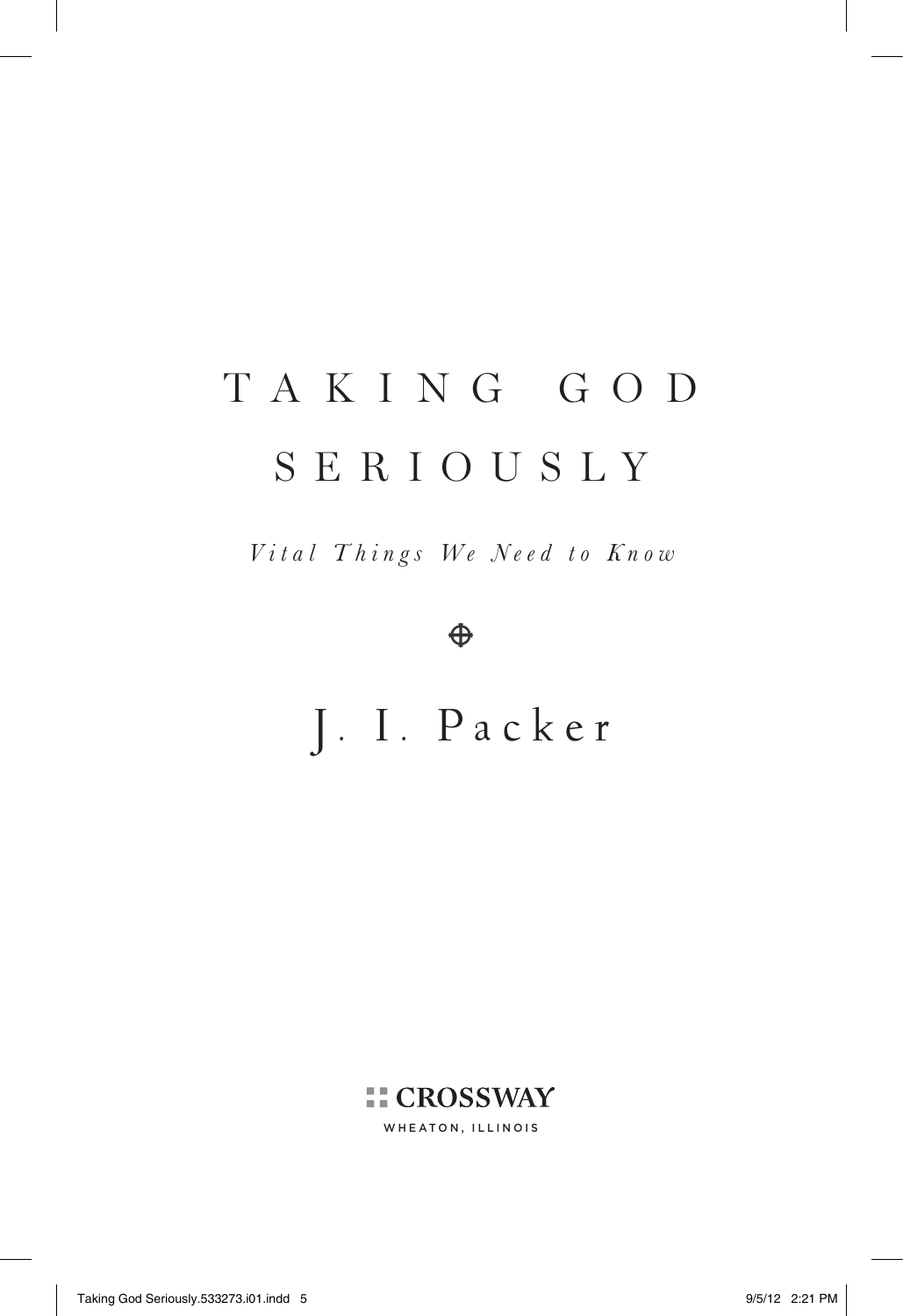*Taking God Seriously: Vital Things We Need to Know*

Copyright © 2013 by J. I. Packer

Published by Crossway 1300 Crescent Street Wheaton, Illinois 60187

All rights reserved. No part of this publication may be reproduced, stored in a retrieval system, or transmitted in any form by any means, electronic, mechanical, photocopy, recording, or otherwise, without the prior permission of the publisher, except as provided for by USA copyright law.

Cover design: Faceout Studio, www.faceoutstudio.com

First printing 2013

Printed in the United States of America

Scripture quotations are from the ESV® Bible (*The Holy Bible, English Standard Version*®), copyright © 2001 by Crossway. Used by permission. All rights reserved.

All emphases in Scripture quotations have been added by the author.

Trade paperback ISBN: 978-1-4335-3327-3 ePub ISBN: 978-1-4335-3330-3 PDF ISBN: 978-1-4335-3328-0 Mobipocket ISBN: 978-1-4335-3329-7

#### **Library of Congress Cataloging-in-Publication Data**

Packer, J. I. (James Innell) Taking God seriously : vital things we need to know / J. I. Packer. p. cm. Includes index. ISBN 978-1-4335-3327-3 1. Christianity—Essence, genius, nature. 2. Theology, Doctrinal. I. Title. BT60.P25 2013 230—dc23 2012027059 Crossway is a publishing ministry of Good News Publishers.

| <b>VP</b> |  |  |                                     |  | 21  20  19  18  17  16  15  14  13  12 |  |  |  |  |
|-----------|--|--|-------------------------------------|--|----------------------------------------|--|--|--|--|
|           |  |  | 15 14 13 12 11 10 9 8 7 6 5 4 3 2 1 |  |                                        |  |  |  |  |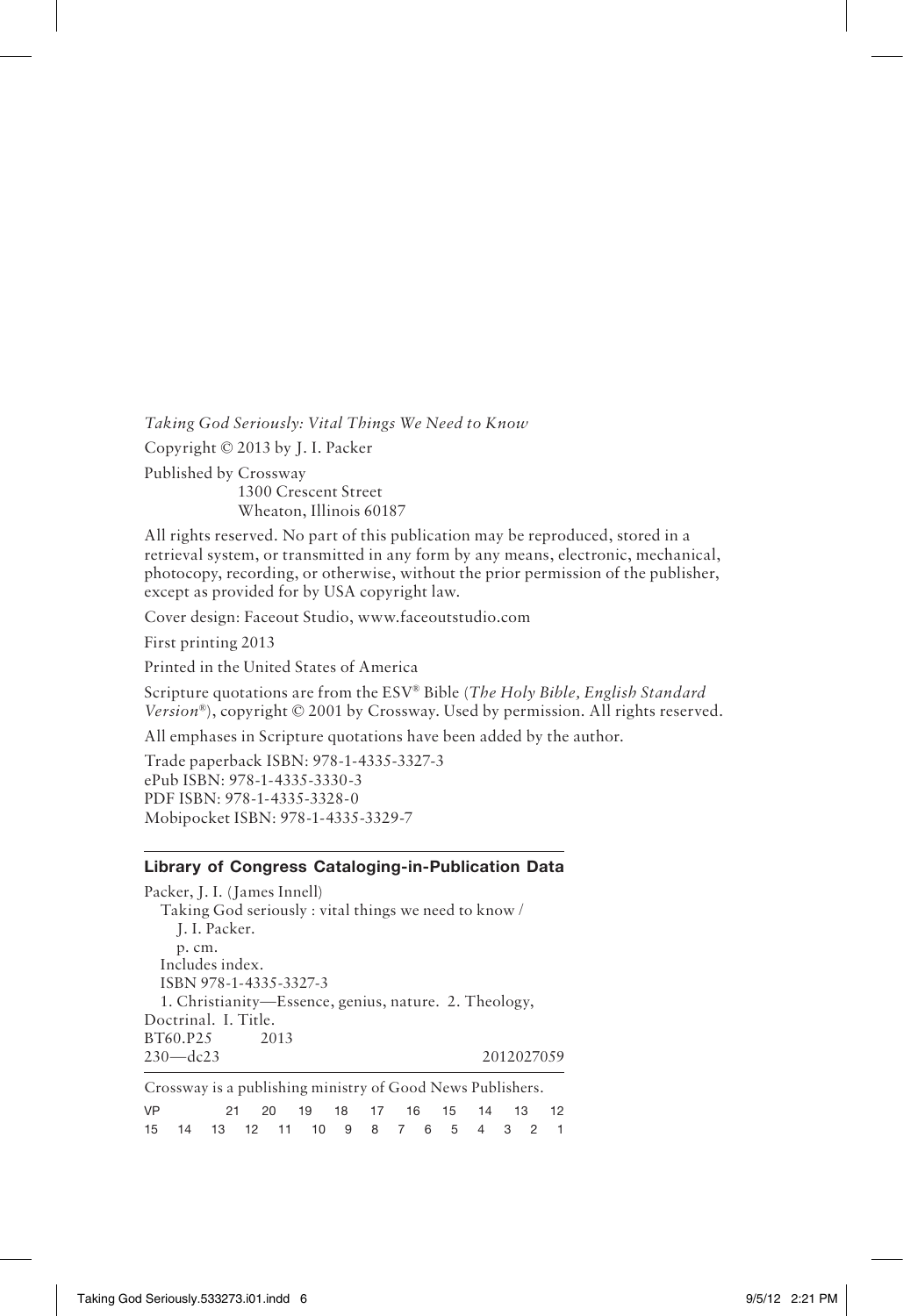### CONTENTS

|                 | Preface                            | 9      |
|-----------------|------------------------------------|--------|
| $\mathbf{1}$    | Taking Faith Seriously             | 17     |
| 2               | Taking Doctrine Seriously          | 33     |
| 3               | Taking Christian Unity Seriously   | 51     |
| 4               | Taking Repentance Seriously        | 69     |
| 5               | Taking the Church Seriously        | 87     |
| 6               | Taking the Holy Spirit Seriously   | 107    |
| 7               | Taking Baptism Seriously           | 127    |
| 8               | Taking the Lord's Supper Seriously | 147    |
| General Index   |                                    | $00\,$ |
| Scripture Index |                                    |        |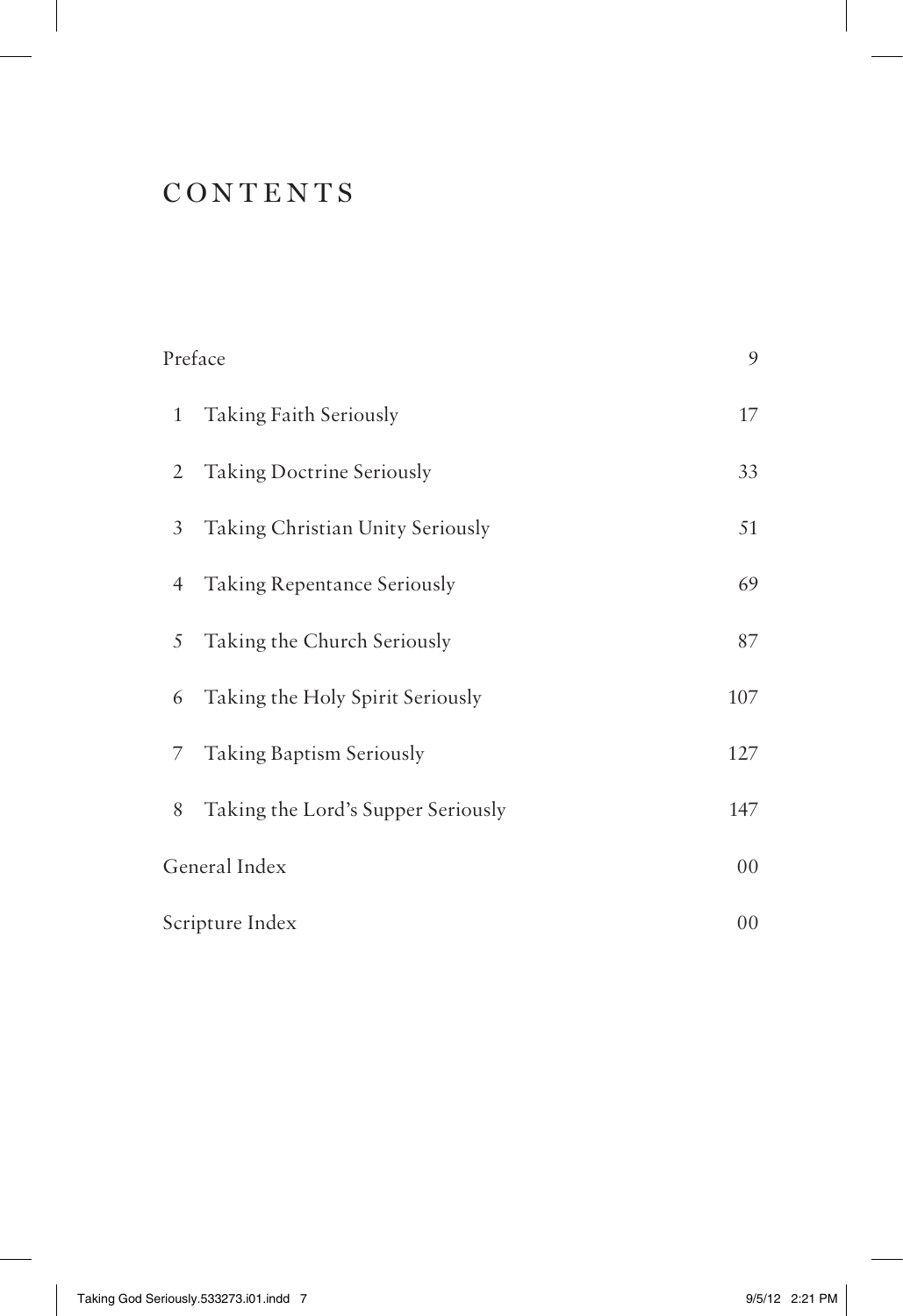## PREFACE

We in the West are a very food-conscious lot, and no wonder. Commercials on TV, ads in the newspapers and magazines, roadside billboards, flyers flowing from food stores, sections of magazines, and indeed entire magazines wholly devoted to diet and cuisine keep the allure and joy of eating vividly before our minds. Restaurants parade their styles and specialties all around us, fast-food outlets and coffee shops abound, and supermarkets stocking abundance of shining edibles vie for our custom. No surprise, then, that we overstock and end up throwing away food that is uneaten or gone bad. No surprise, either, that we overeat and that obesity brought on by imprudent snacking has become a major present-day problem. Food supply is not among our difficulties.

But it is not like that everywhere.

Something approaching a third of the world's population, two billion plus, are undernourished and go chronically hungry since where they live food is regularly in short supply. So do these hungry people always feel hungry? Actually, no; not only does absorption in other things keep hunger at bay for hours, as we all know by experience, but it is unhappily possible to get used to never having enough so that the body settles for always being below par. Then energy evaporates, appetites wither, and lethargy sets in. Famine, which we have all seen on TV, if not in the flesh, produces dull eyes, set features, slow motion, and slow speech. Vitality is absent. People go on living, but their famine-fed apathy shows what they are losing for lack of food. They need adequate regular meals, and need them urgently, which is why the civilized world gives high priority to famine relief.

Nor is famine the only cause of dehumanizing undernourish-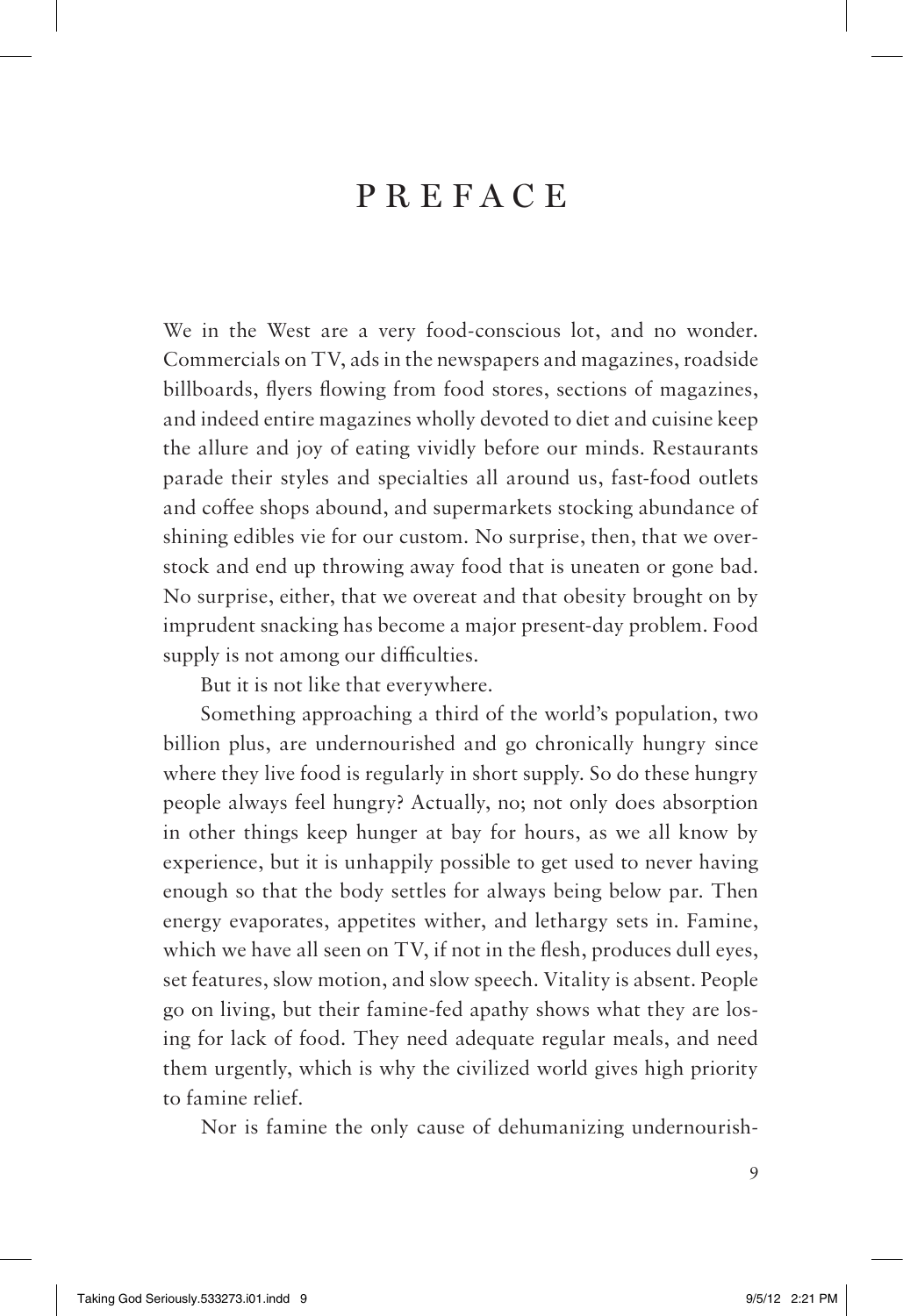#### *Preface*

ment. Extended periods of unbalanced diet—lacking protein, for instance, and short in its calorie count—can yield the same effects. And anorexia becomes self-starvation. Thus, living in the midst of plenty, one still can waste away. Tragic? Yes, but true, as many among us know.

#### UNDERNOURISHED BELIEVERS

These thoughts illustrate the perspective from which I write this book. As the years go by, I am increasingly burdened by the sense that the more conservative church people in the West, Protestant and Roman Catholic alike, are, if not starving, at least grievously undernourished for lack of a particular pastoral ministry that was a staple item in the church life of the first Christian centuries and also of the Reformation and Counter-Reformation era in Western Europe, but has largely fallen out of use in recent days. That ministry is called *catechesis*. It consists of intentional, orderly instruction in the truths that Christians are called to live by, linked with equally intentional and orderly instruction on how they are to do this.

#### A VITAL DISCIPLINE FOR ALL CHURCH PEOPLE

There are different levels of catechizing, according to the age-groups involved: catechizing is, or should be, a vital ongoing discipline for church people from nine to ninety, so angles, styles, and emphases will naturally vary. There are different ways of catechizing—question and answer, one-on-one; set presentation, orally or on paper, leading to monitored group discussion; offering formulae for memorization and a#rmations for amplification; or the time-honored school system of chalk, walk, and talk in didactic dialogue with a class of learners—but essentially the same thing is being done each time. The Bible calls it, quite simply, teaching; on that basis we may further label it, discipling.

Though Bible-based, catechesis is not exactly Bible study, and though it spurs devotion to the Father, the Son, and the Holy Spirit, it is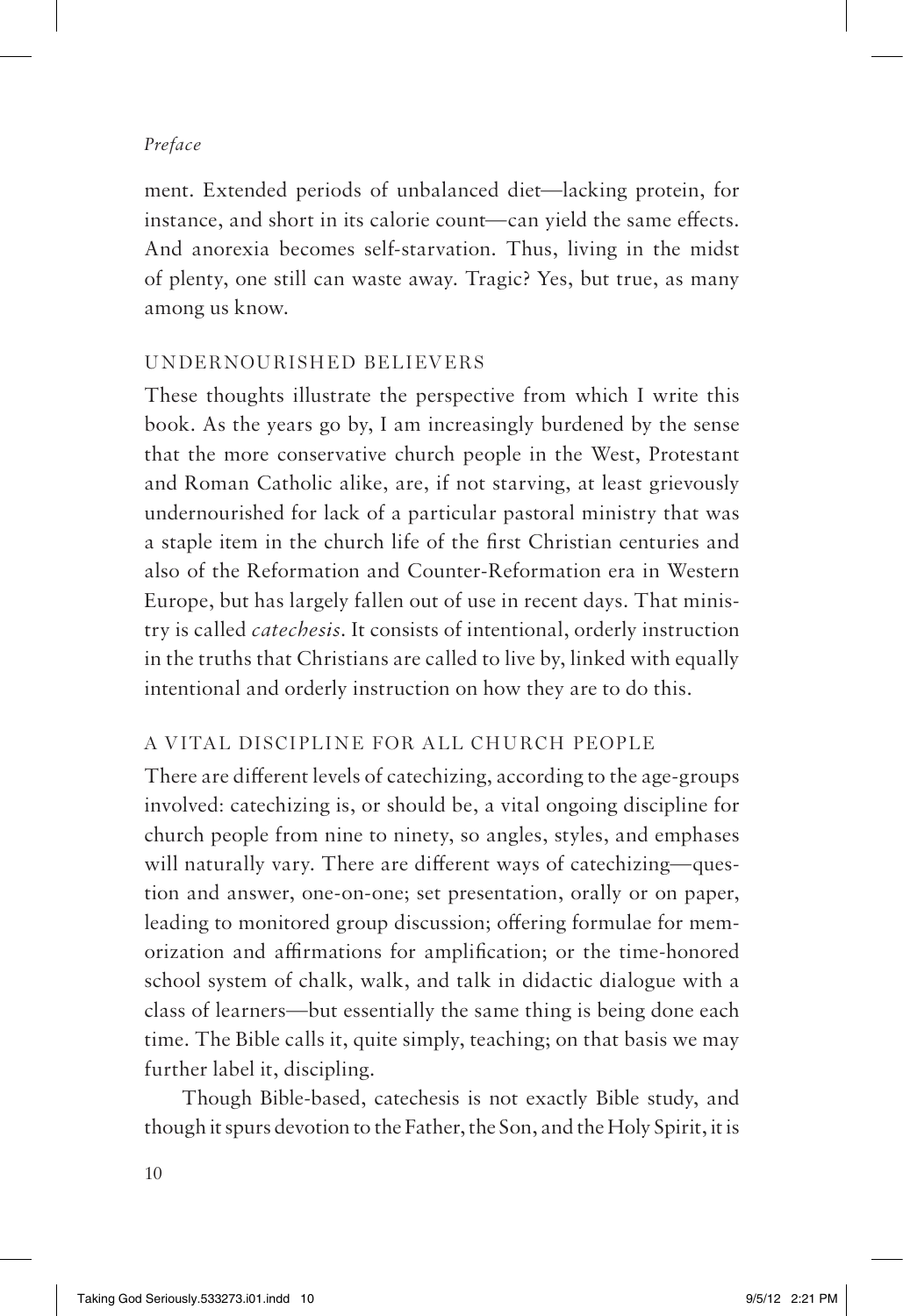in itself a discipline of thought in God's presence rather than of direct address to the Holy Three, or to any one of them. Its intended end product is Christians who know their faith, can explain it to enquirers and sustain it against skeptics, and can put it to work in evangelism, church fellowship, and the many forms of service to God and man for which circumstances call. As a nurturing discipline, catechesis may be said to correspond to the innermost ring of the dartboard, or rifle or archery target. Bible study meetings and prayer gatherings will reach the outer rings, but it is catechesis—this ongoing procedure of teaching and discipling—that hits the bull's-eye. The fact that all-age catechesis has fallen out of the curriculum of most churches today is thus a major loss, which, as was indicated above, has left many Christians undernourished and hence spiritually sluggish.

#### CHRISTIAN TRUTH AND APPLICATION

The essence of catechetical material is that it links the formulation of Christian truth (i.e., orthodoxy) with its application in Christian living (i.e., obedience, or orthopraxy, as nowadays it is often called). Several of the New Testament pastoral letters are classic examples. Glance with me at two of them, Paul's epistle to Christians at Rome and the anonymous epistle to Hebrews, that is, to members of Jewish Christian congregations. Both these documents are (1) *kerygmatic*, that is, proclaiming salvation through Jesus Christ, and (2) *didactic*, logically arranged to offer a single flow of foundational thinking. Thus they are (3) *catechetical*, that is, showing how *right belief* requires *right living* through an active faith that responds to Christ crucified, risen, and enthroned, and that likewise responds to all that is and will be ours in and through him, and to the plans of God the Father that undergird this salvation and this hope. (Colossians, Ephesians, and 1 Peter have the same catechetical character, but we cannot look at them here.) The catechetical agenda of Romans and Hebrews becomes clear as soon as we note what doctrinal substance they contain and what impact on the readers addressed is intended.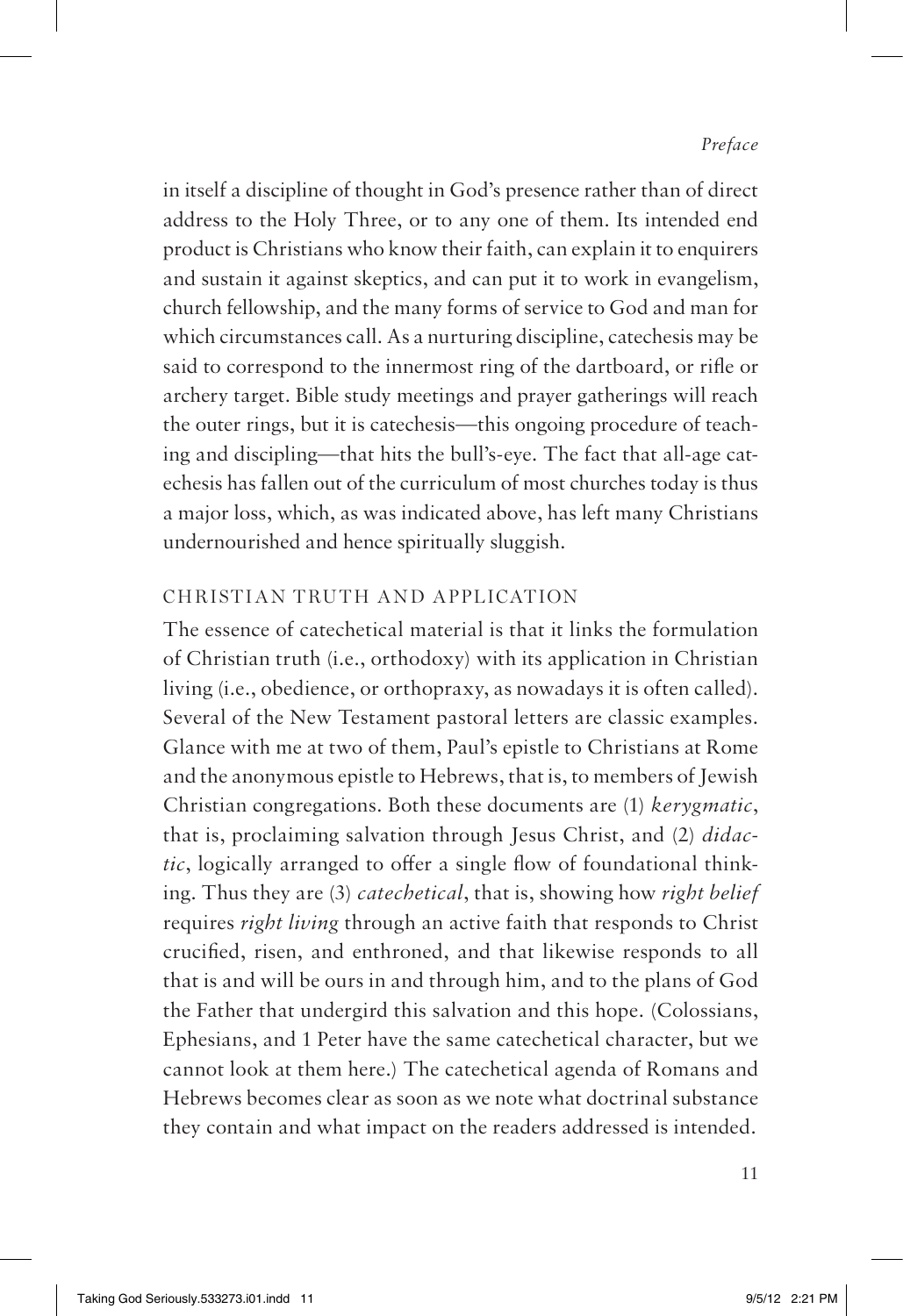#### *Preface*

Though the *readerships* of Romans and Hebrews were different (Romans was written mainly to non-Jewish converts; Hebrews, mainly to Jewish believers), and though the *styles* of the two writers are different and the situations of the two reading audiences differed, still we find that the following essential, basic *teachings* are set forth in both Romans and Hebrews in complementary ways.

#### TWO POSITIVE POINTS

1. THE REVELATION OF GOD IN AND THROUGH JESUS CHRIST, THE BRINGER OF SALVATION, OF WHOM BOTH WRITERS ARE SPEAKING WITH AUTHORITY

Jesus Christ is the Son of God, a distinct divine person within the divine unity, to be worshipped as the Father is worshipped (Rom. 1:4; 9:5; Heb. 1:1–14).

Jesus Christ is the Son of God incarnate, a fully divine person in his humanity, whom the Father in love has sent into this world for sinners' salvation (Rom. 1:3–7; 16:25–27; Heb. 2:5–18).

Jesus Christ gave his life at the Father's will as an atoning sacrifice for sins. He was raised from the dead by the power of God and lives, rules, and will one day return for the final judgment and the completing of our salvation from all sin and evil. Through Jesus Christ as Mediator sinful humans are reconciled to God, justified and forgiven by him, and given permanent access to him. Through Christ's outreach to them they are adopted into God's family, made his heirs with Christ, and assured of his eternal love for them (Rom. 2:5–16; 3:21–5:21; 8:15–23, 31–39; Heb. 2:10–18; 8:1–10:23; 12:5– 11, 22–24).

Jesus Christ is the enthroned Lord whom Christians are to worship, call on, trust for help, and serve throughout their lives (Rom. 10:8–13; 13:14; 14:17–18; Heb. 4:14–16; 12:1–3; 13:7–15).

Jesus Christ imparts his own resurrection life to believers through their faith-union with him. This ongoing transformation of them toward full Christlikeness of perception and practice is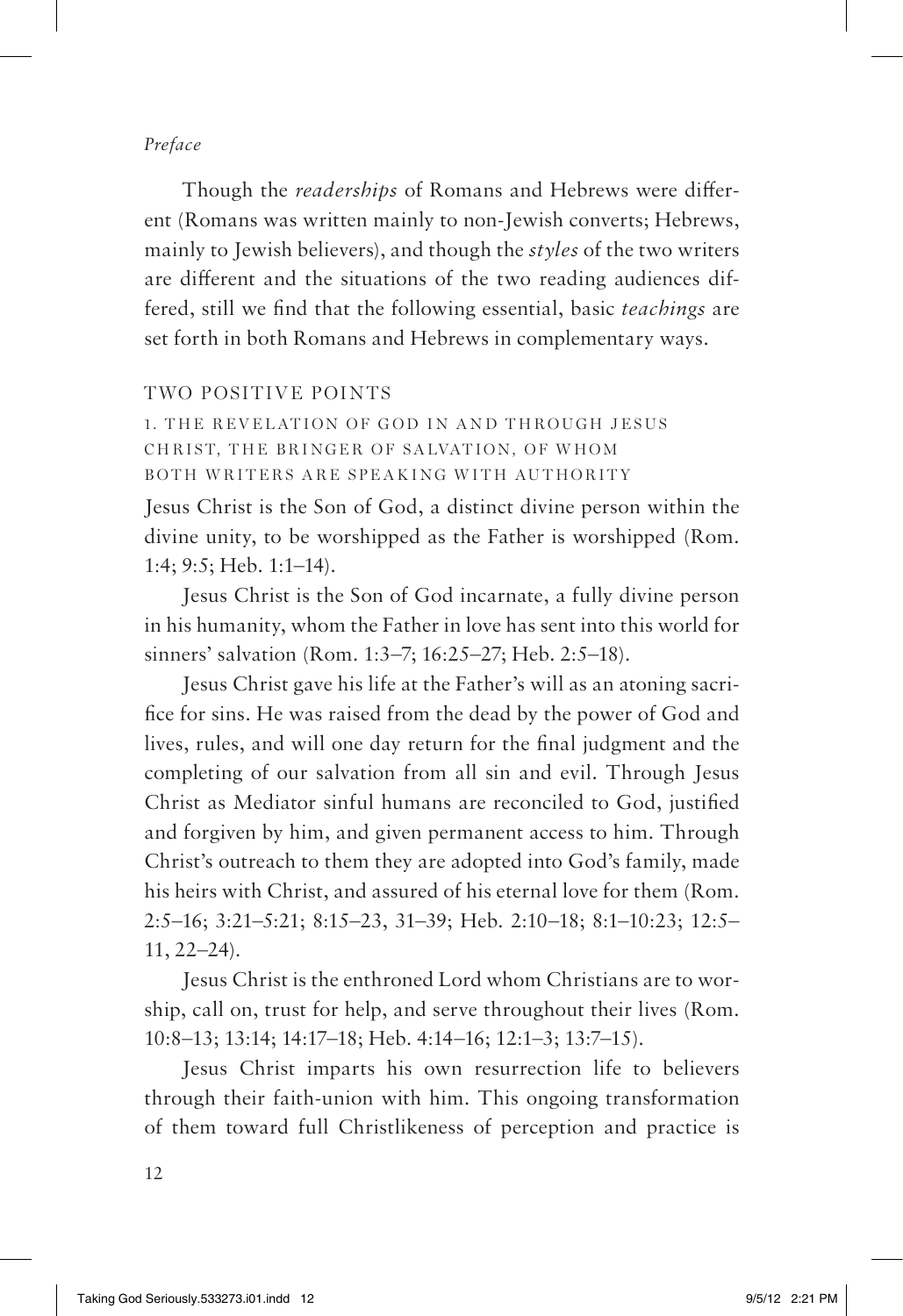effected by the Holy Spirit and is expressed in baptism (Rom. 6:1– 7:6; Heb. 8:10–12; 10:16–17).

#### 2. THE RESPONSE REQUIRED FROM SINNERS WHO BECOME RECIPIENTS OF SALVATION. TO WHOM BOTH WRITERS ARE ADDRESSING PASTORAL GUIDANCE

*Faith* is required. *Faith* is a New Testament technical term. It means wholehearted acceptance of, trust in, and obedience to God, branched out into a threefold object: the Word of God, that is, the teaching of the Old Testament and the apostolic writers as such; the promises of God categorically; and the Son of God personally. Faith is credence plus commitment, assurance plus allegiance, and devotion plus discipleship. Faith flows from *understanding* the gospel, which is the effect of *learning* it, which is the outcome of being *taught* it (Rom. 1:16–17; 4:1–5:11; 10:5–17; 14:1–4, 20–23; Heb. 2:1– 4; 3:1–6; 4:14–16; 5:11–6:12; 10:19–12:2).

*Repentance* is required. Repentance, a function of faith, is a remorseful reversing of one's previous self-centered, sin-serving habits and actions and turning to Christ to become his faithful and obedient follower, practicing repentance and pursuing holiness as a lifelong project (Rom. 2:4; 6:12–23; 13:12–14; Heb. 6:1–6; 12:1–4,  $14-17$ ).

*Hope*, motivating *endurance*, is required. Both are functions of faith in action. Hope is the divinely guaranteed certainty of good things to come; endurance is holding fast to one's God-given hope in the face of temptations and urgings to abandon it (Rom. 5:1–5; 8:23–25; 15:4–13; Heb. 3:6; 6:11–20; 10:23; 11:13–16).

*Love* is required. God, fellow-believers, and one's neighbors generally, are love's objects. Love to God means gratitude for his grace and a devoted doing of his will so as to please him. Love to fellow-believers means welcoming them into, and maintaining their welcome within, the circle of Christian fellowship, there serving their needs, spiritual and physical, encouraging them in their disci-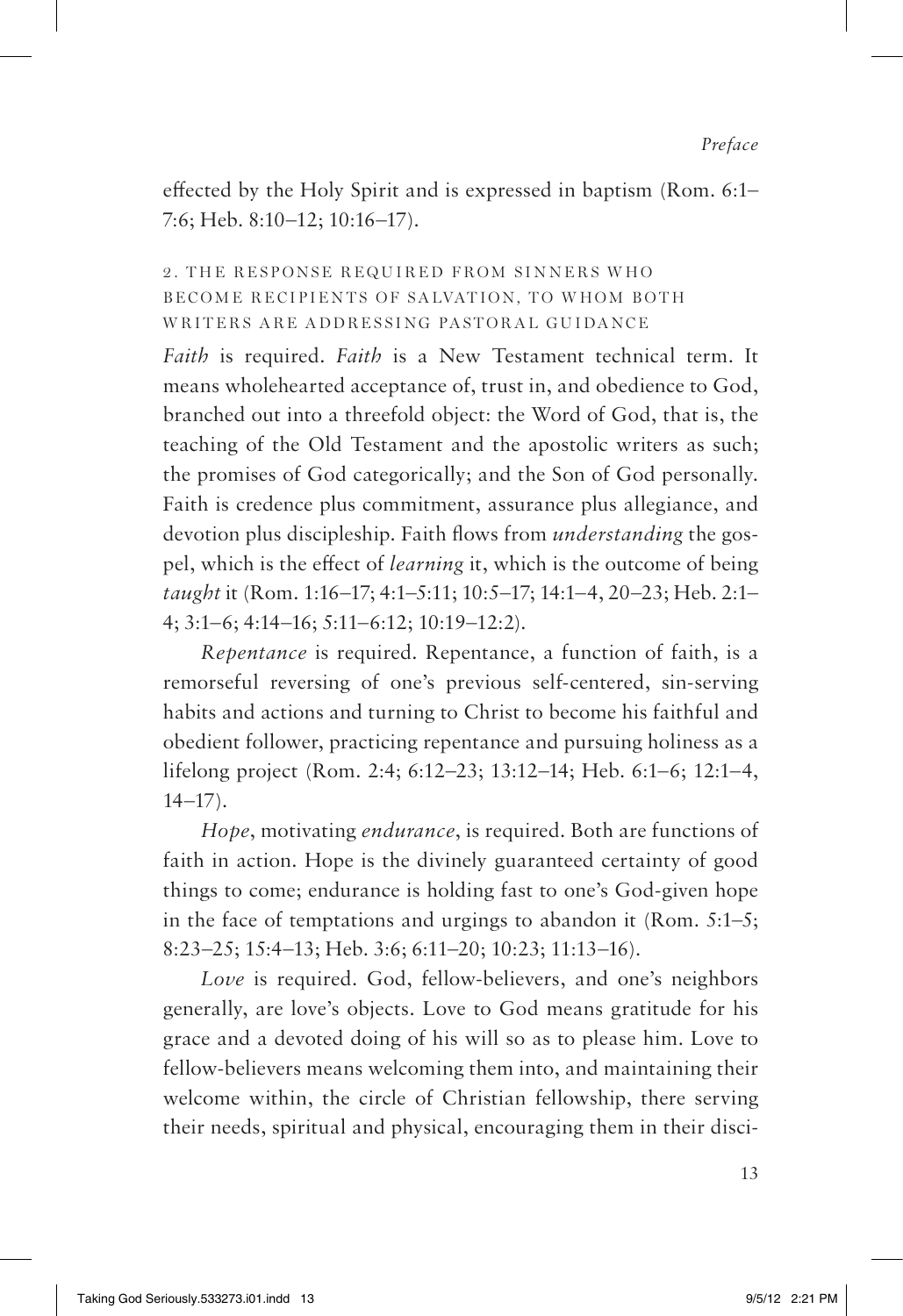#### *Preface*

pleship, and taking care not to thoughtlessly put roadblocks in their path. Love to neighbors as such, whoever they are, means kindness, helpfulness, doing good to them, sharing resources with them, and forgoing all forms of revenge and tit for tat all along the line (Rom. 8:28; 12:6–13; 13:8–10; 14:13–22; Heb. 10:24–25; 13:1–5, 15–16).

#### THE BUILDING BLOCKS OF GOD'S CHURCH

These positive points are the catechetical basics that these two epistles yield for discipling individual believers, the human building blocks of God's church. Catechetical instruction on the church and church life, Bible-based like the basics listed above, would be the next stage in the discipling process (for which, it may be suggested, Paul's letters to the Ephesians, to Timothy, and to Titus would be the primary New Testament resources).

It should be noted that in Romans and Hebrews the positive points that I have highlighted as, so to speak, the marrow of the discipling message were mostly laid out in what were implicitly, if not explicitly, corrective contexts—where error, inadequacy, and misconception were being exposed in order to be excluded. Clearing the ground mentally, in terms of "not that but this," is in fact part of the catechetical process itself. Educators know that as white looks whiter on a blackboard and black looks blacker on a whiteboard, so meaning is more clearly and sharply seen when contrasted with what is not meant. So, too, competent cate chesis (teaching and discipling), like the teaching of the Bible itself, needs to specify negative as well as positive corollaries to achieve fullest clarity in both comprehension and application.

#### SPIRITUAL NOURISHMENT FOR ALL CHRISTIAN BELIEVERS

The job of a preface, as I understand it, is to give readers a preliminary word about the book itself by indicating its aim and scope, and, if I may put it so, its wavelength. I hope the preceding pages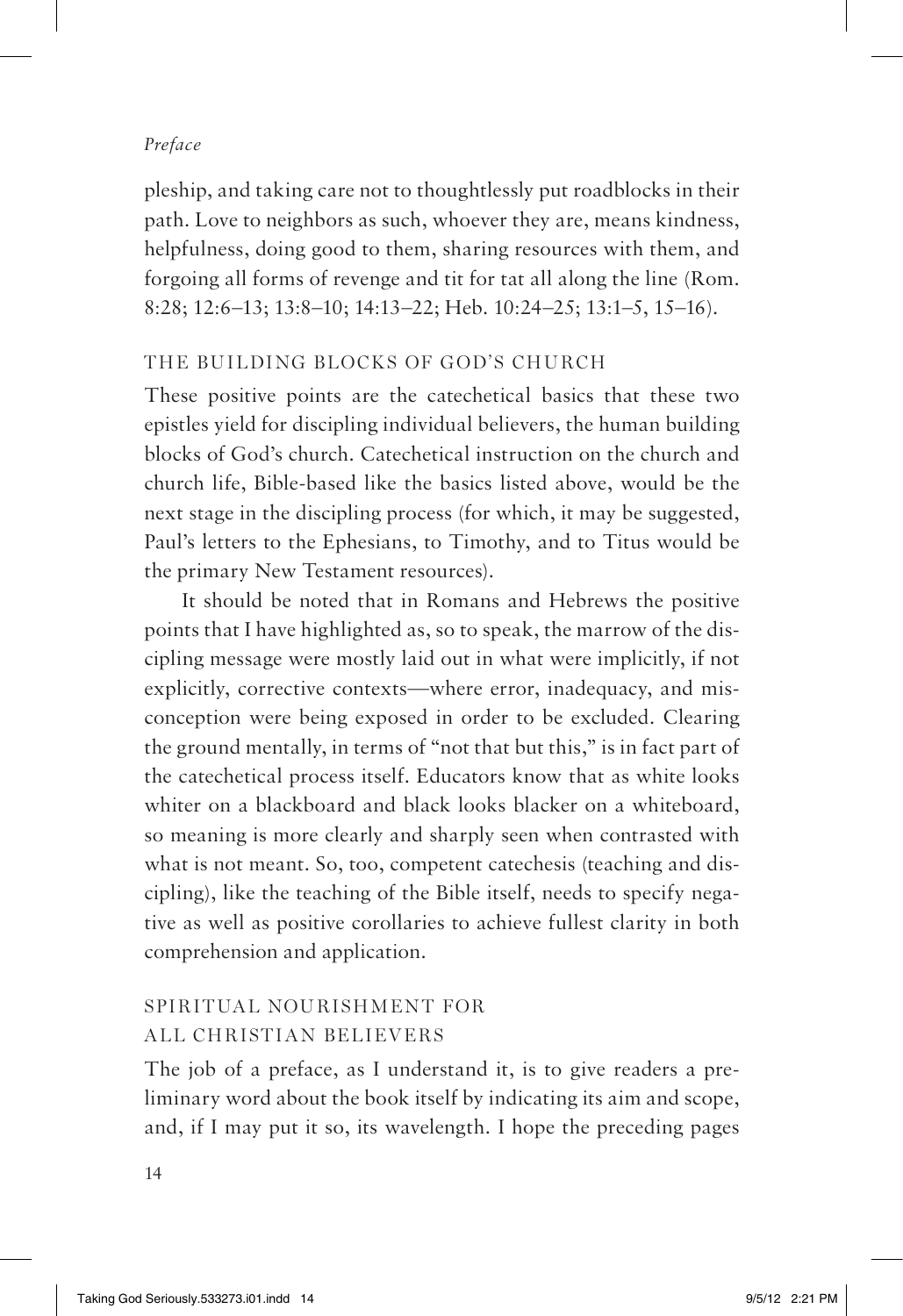have done this for the present volume. The chapters included in the book are ventures in adult catechesis, furnishing the mind and forming the judgment regarding key truths that are often challenged today. Since they were first produced separately, and at four-month intervals, some repetition was unavoidable; I ask that it be forgiven, now that they are all together.

As an Anglican, I write with a sense of urgency in response to recent trends in my own church context. But readers who are not Anglicans will recognize many of the same trends in their own denominational circles, and may find that this book speaks pointedly to their situations, challenges, and concerns. So while I write in hope of helping fellow-Anglicans into a mature faith, there is nothing exclusive about this need or aim. I offer examples from my Anglican experience, but before I am an Anglican I am an evangelical, and I have tried to write in such a way that all evangelicals—and would-be and should-be evangelicals—will benefit. The questions after each chapter have an Anglican slant, but I do not think that Christians anywhere who take their Christian commitment seriously will find these questions unfruitful for meditation and discussion in their own neck of the denominational woods.

Thus my prayer is that God may use this material (1) to ground thoughtful Christians more firmly and clearheadedly in their faith, (2) to stir them out of the sluggishness into which theological and spiritual undernourishment has brought so many of us, and (3) to help us all take to heart the marching orders given us by our Lord and his apostles—who charge us first to be and then to make disciples everywhere, starting from where we are. This is the Christian's serious business; God make us serious in attending to it.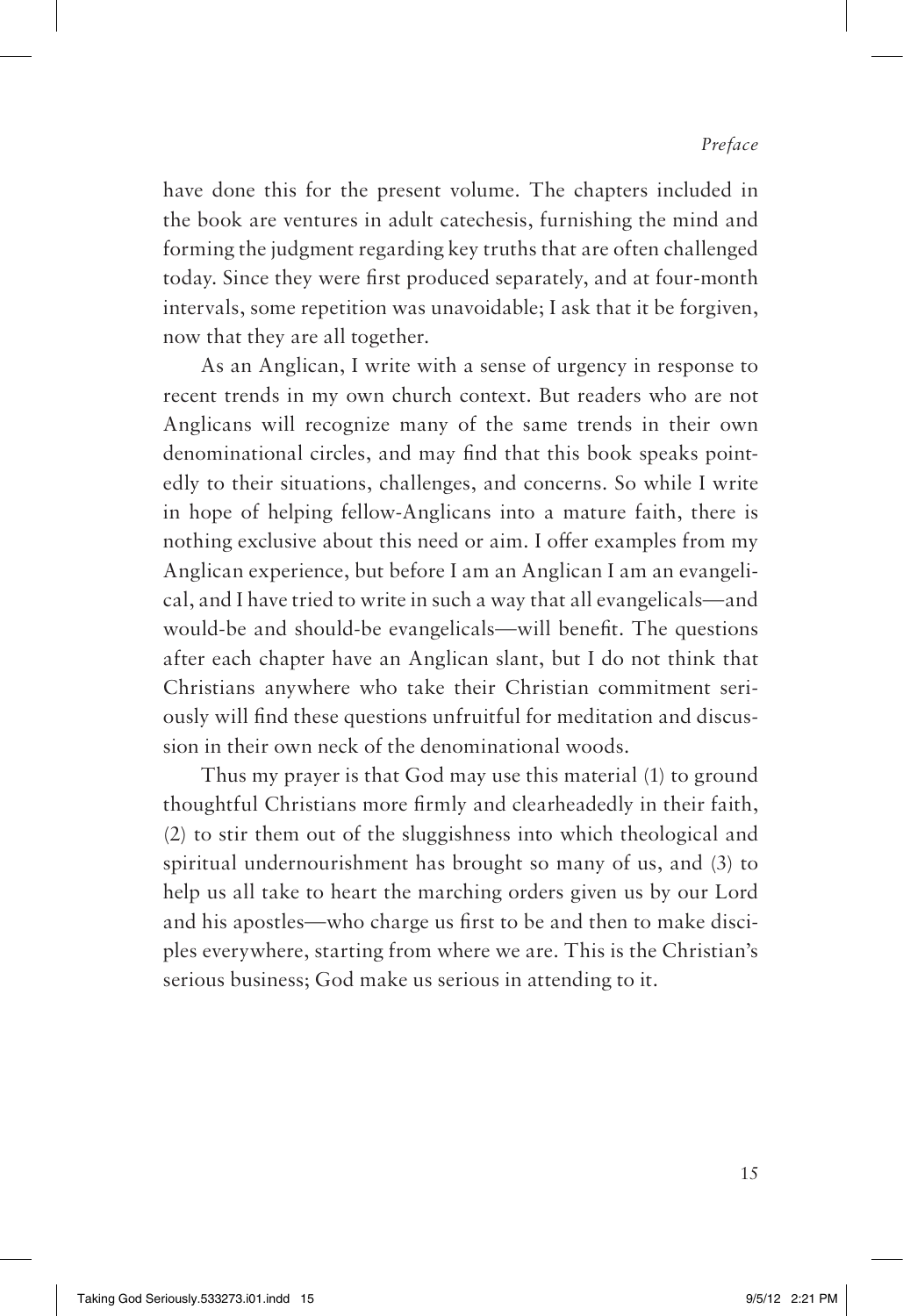I

I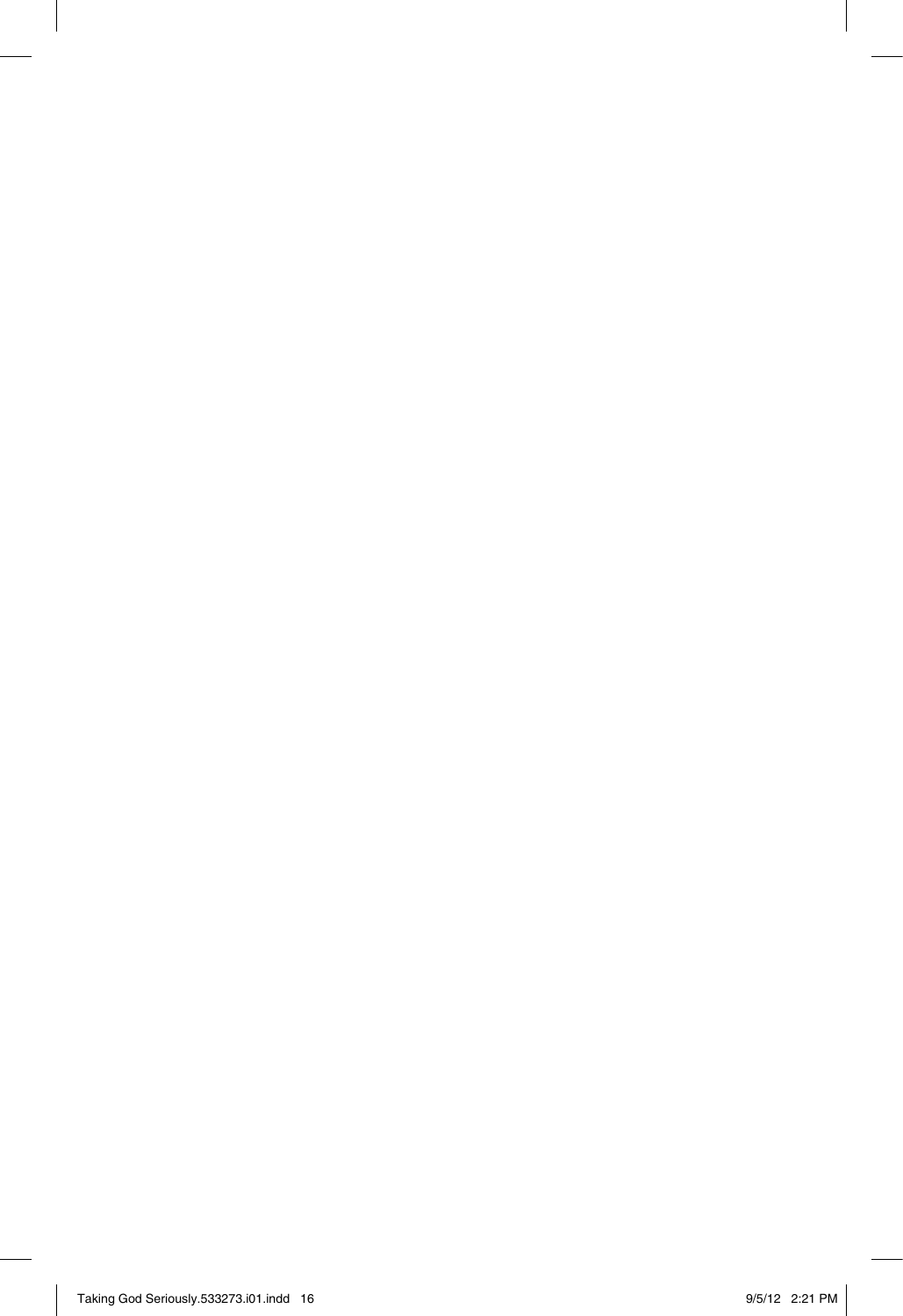1

## T A K I N G F A I T H SERIOUSLY

When a person falls into convulsions, short-term remedies may for the moment calm him down, but the long-term need is to diagnose the root cause of his trouble and treat that. So it is today with churches round the world, including the worldwide Anglican Communion, a body that is over seventy million strong and growing by leaps and bounds in both Asia and Africa. A much-publicized Episcopal decision in Canada to bless same-sex unions as if they were marriages, as well as the consecrating in the United States of a diocesan bishop who unashamedly lives in such a union, has convulsed global Anglicanism in the way that pebbles thrown into a pond send ripples over the entire surface of the water. Pressure groups and leadership blocs have emerged in Anglicanism's "Old West" (Britain, North America, Australasia) resolved to fight this issue till approval of gay pairings is fully established. Tensions over the question between and within provinces, dioceses, and congregations have become acute, and there is no end in sight.

What, we ask, is the root cause of these convulsions? What would be needed to get us beyond them? The fact we must face is that the clash of views on how, pastorally, to view and help male and female homosexuals grows out of a more basic cleavage about faith. To map this and suggest what to do about it is our present task.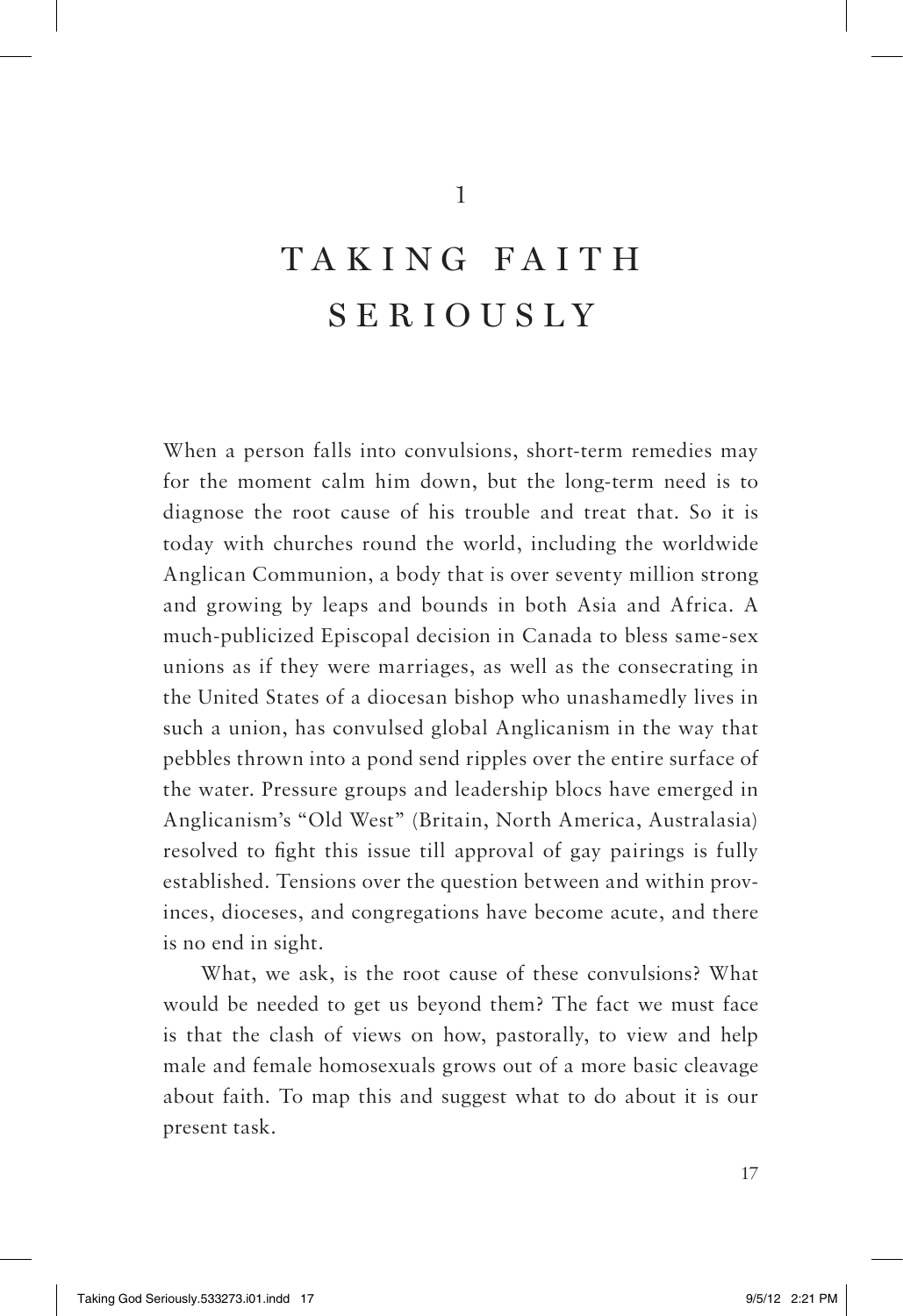#### WHAT IS FAITH? A WORD THAT SLIPS AND SLIDES

Getting the hang of current disagreements about faith is not easy, for the word *faith* itself is used elusively and does in fact mean different things to different people, though this fact often goes unrecognized. The way of the "Old West" churches, in prayers, sermons, books, and discussions that seek to be unitive, is constantly to refer to the faith as a common property held by all who worship, but without defining or analyzing its substance, so that worshippers can go for years without any clear notion of what their church stands for. Theologians rise up to affirm that, in idea at least, faith goes beyond mere orthodoxy (belief of truth) to orthopraxy (living out that truth in worship and service, love to God and man)—and in saying this they are right so far. But when some think orthodoxy sanctions behavior that others see orthodoxy as ruling out, it is clear that agreement about the truth we live by is lacking, and that is what we have to look at now.

Complicating our task is the fact that all varieties of the dimension of life we call religion (Muslim, Hindu, Buddhist, Jewish, Baha'i, Voodoo, Sikh, New Age, Scientology, and the rest) are regularly lumped together with all the versions of Christianity (Roman Catholic, Orthodox, conservative Protestant, liberal Protestant) as so many *faiths*. This usage makes it seem that all religions should be seen as essentially similar—which is probably how most post-Christian Westerners do in fact see them, though in the church this is very much a minority idea. Then, too, we use the word *faith* for whatever hopes about the future individuals cherish and live by (e.g., that science will save the planet from ruin; that there will not be another economic crash like 1929; that this or that missing person will be found alive; that this or that cancer can be beaten; that every cloud will have a silver lining; and so on). These broader uses of the word grew up as its former Christian precision dissolved away, so that in modern Western speech *faith* has become a vague term, a warm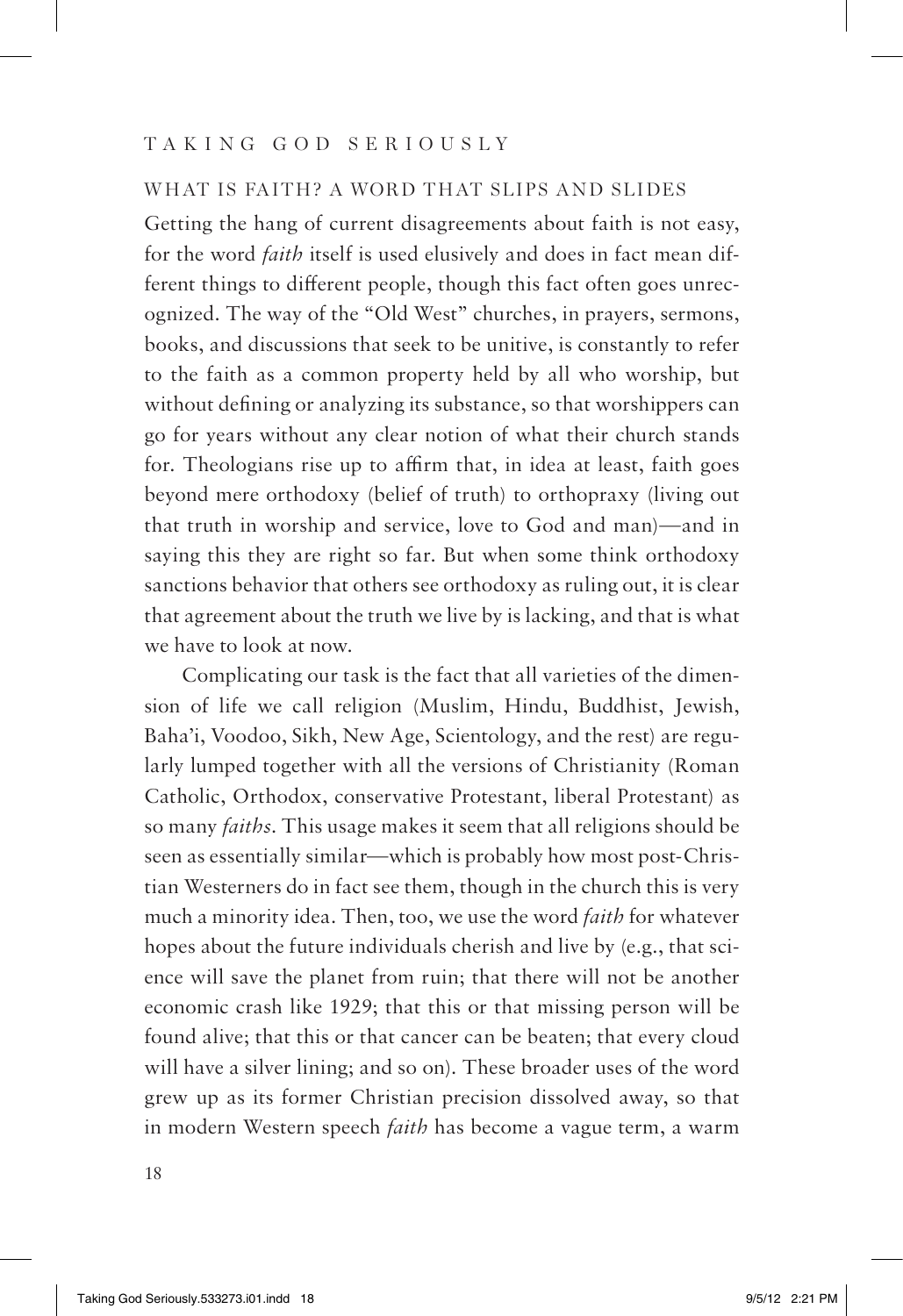fuzzy slipping and sliding from one area of meaning to another all the time. In the New Testament, however, *faith* is a Christian technical term, specific in meaning as our secular technical terms (*computer*, *dividend*, *airplane*, *spanner*, *appendectomy*, *syllabus*, for example) are specific in meaning, and its New Testament meaning remained specific for Christians till about a century ago. It is something we need to get back to.

What did the apostolic writers have in mind when they spoke of faith? Nothing less than what they took to be the distinctive essence of Christianity: namely, a belief-and-behavior commitment to Jesus Christ, the divine-human Lord, who came to earth, died for sins, rose from death, returned to heaven, reigns now over the cosmos as his Father's nominated vice-regent, and will reappear to judge everyone and to take his own people into glory, where they will be with him in unimaginable joy forever. This was "the faith" that was taught and defended against Gnostic syncretists from the start (we see Paul in Colossians and John in his letters actually doing that); soon it was enshrined in creeds, which began as syllabi for catechetical instruction of enquirers; and, with its Trinitarian implications made explicit, it has since then been at the heart of mainstream Christianity everywhere. (The Reformers debated with Roman Catholics as to whether faith brings present justification directly, but no one in the debate doubted that real faith includes all that we have described.)

So faith, that is, believing, is in the New Testament a "two-tone" reality, a response to God's self-revelation in Christ that is both intellectual and relational. Mere credence—assent, that is, to "the faith"—is not faith, nor is commitment to a God or a Christ who is merely a product of human imagination. Christian faith is shaped, and its nature is determined, entirely by its object, just as the impression on a seal is shaped entirely by a die-stamp that is pressed down on the hot wax. The object of Christian faith, as the apostolic writers, the creeds, and the basic Anglican formularies (Articles, Prayer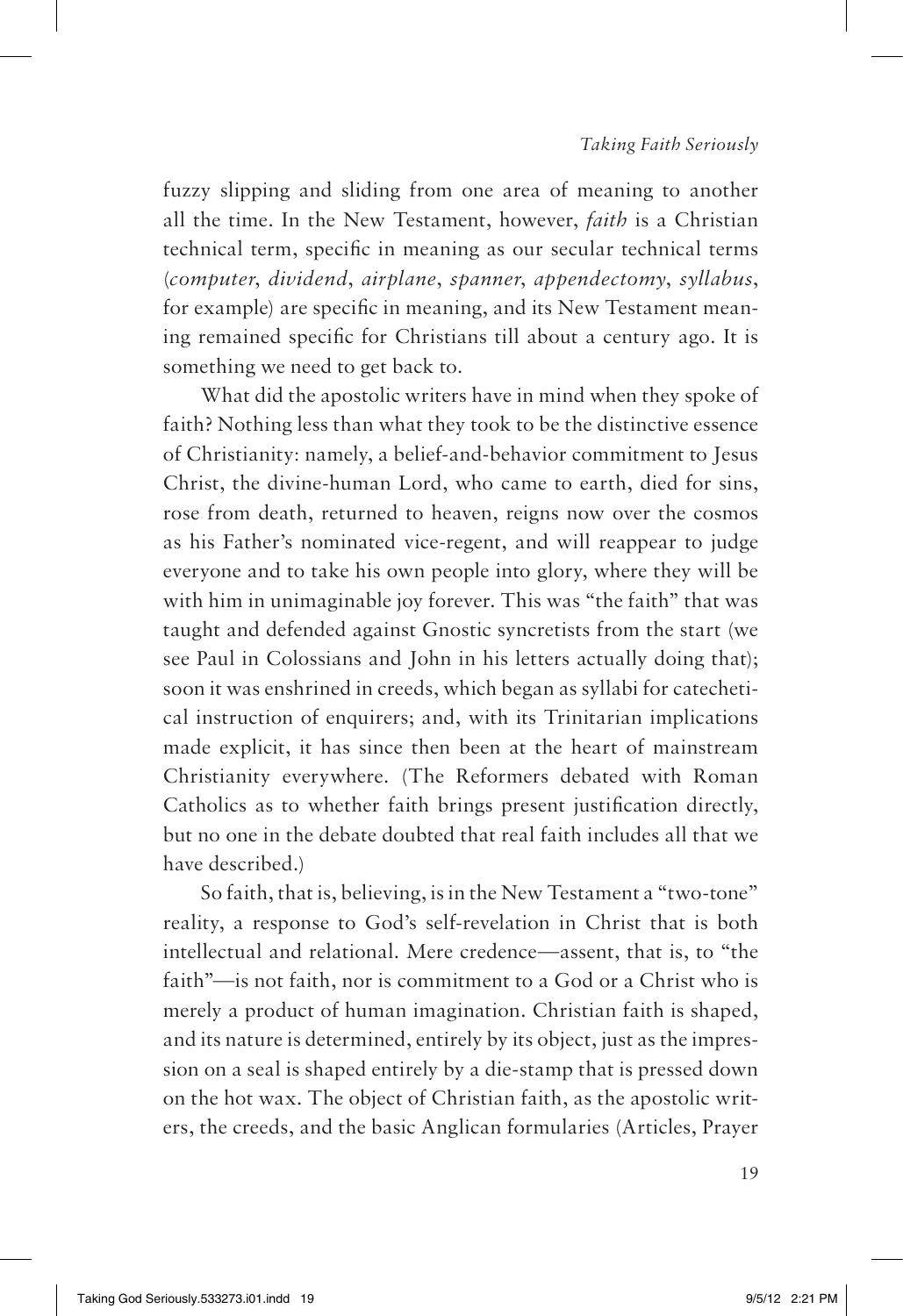Book, and Homilies) present it, is threefold: first, God the Threein-One, the Creator-become-Redeemer, who throughout history has been, and still is, transforming sinners into a new humanity in Christ; second, Jesus Christ himself, God incarnate and Savior, now absent from us in the flesh but personally and powerfully present with us through the Holy Spirit; and third, the many invitations, promises, commands, and assurances that the Father and the Son extend to all who will receive Jesus as their Savior and Lord and become his disciples, living henceforth by his teaching in his fellowship under his authority.

All of this is laid before us in the Bible, the revelatory book that God has given us for the forming of our faith. In the Bible, faith is a matter of knowing the facts of the gospel (the person, place, and work of Jesus Christ), welcoming the terms of the gospel (salvation from sin and a new life with God), and receiving the Christ of the gospel (setting oneself to live as his follower by self-denial, crossbearing, and sacrificial service). Believing the biblically revealed facts and truths about God and trusting the living Lord to whom these facts and truths lead us are the two "tones," the intellectual and relational aspects of real faith, blending like two-part harmony in music. This is the understanding of faith that needs to be reestablished.

We noted above that in our time the word *faith* has become a warm fuzzy, slipping and sliding in use in and out of its Christian meaning to refer to other believing and behaving that, whatever else they are, differ in significant ways from what we have described. This fuzzification of faith has developed in parallel to increasing ignorance of biblical teaching and growing skepticism as to whether that teaching as it stands may properly be called the Word of God. Is there a connection? Yes. When the church ceases to treat the Bible as a final standard of spiritual truth and wisdom, it is going to wobble between maintaining its tradition in a changing world and adapting to that world, and as the wobbles go on, uncertainty as to what is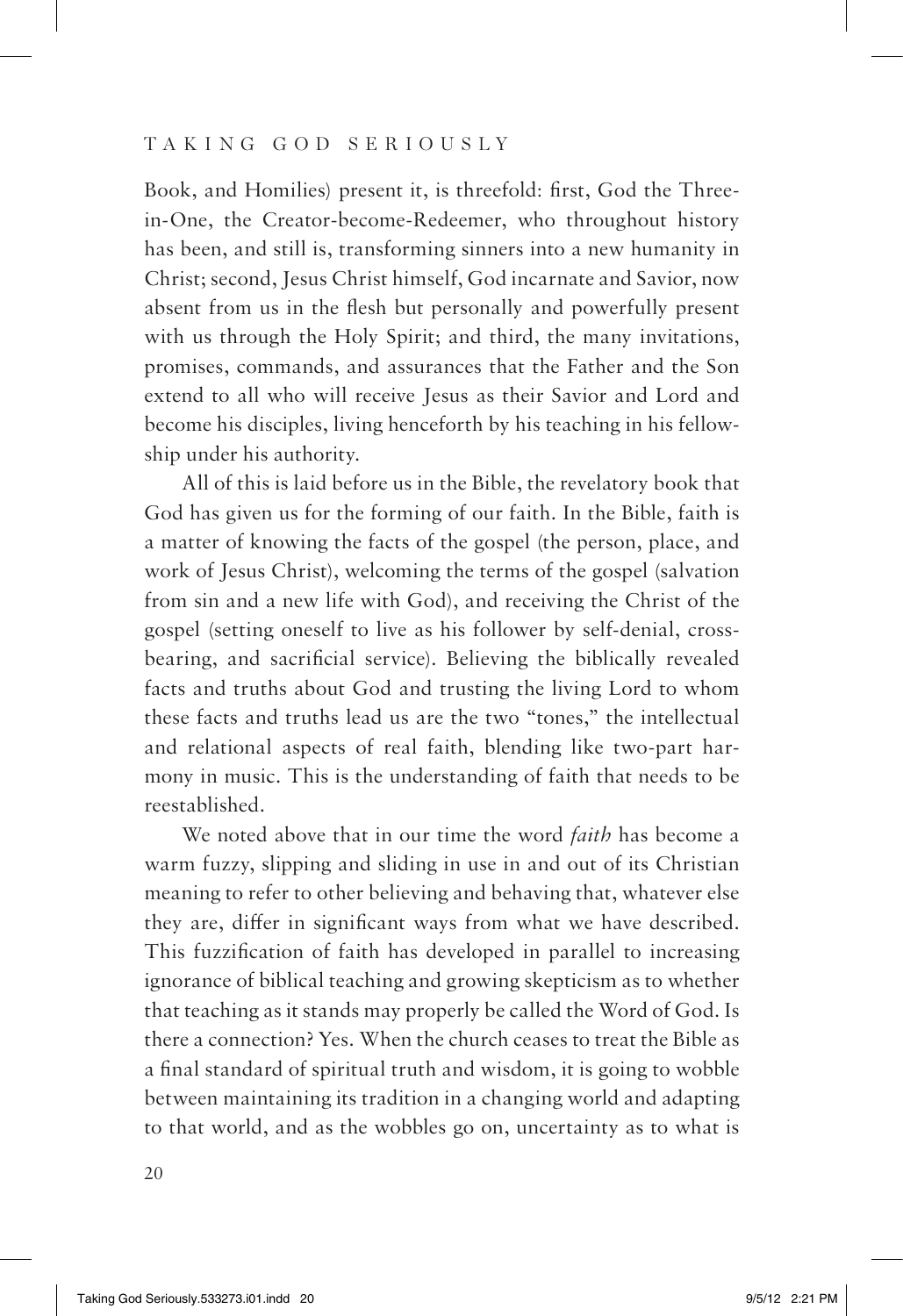the real substance of faith and the proper way of embracing it and living it out will inevitably increase.

But the Bible is currently interpreted in many different ways, and scholars' arguments about its meaning are regularly over ordinary people's heads. So even when Scripture is acknowledged as the standard, are confusion and uncertainty likely to be any less? This is a fair question, and to answer it we need to take a longer, harder look at the Bible than perhaps we have ever done before.

#### WHAT IS THE BIBLE? FAITH AND THE TALKING BOOK

Most people in churches nowadays have never read through the Bible even once; the older Christian habit of reading it from start to finish as a devotional discipline has virtually vanished. So in describing the Bible we start from scratch, assuming no prior knowledge.

The Bible consists of sixty-six separate pieces of writing, composed over something like a millennium and a half. The last twentyseven of them were written in a single generation: they comprise four narratives about Jesus called Gospels, an account of Christianity's earliest days called the Acts of the Apostles, twenty-one pastoral letters from teachers with authority, and a final admonition to churches from the Lord Jesus himself, given partly by dictation and partly by vision. All these books speak of human life being supernaturally renovated through, in, with, under, from, and for the once crucified, now glorified Son of God, who fills each writer's horizon, receives his worship, and determines his mind-set at every point.

Through the books of the Bible runs the claim that this Jesus fulfills promises, patterns, and premonitions of blessings to come that are embodied in the thirty-nine pre-Christian books. These are of four main types: *history* books, telling how God called and sought to educate the Jewish people—Abraham's family—to worship, serve, and enjoy him, and to be ready to welcome Jesus Christ when he appeared; *prophetic* books, recording oracular sermons from God conveyed by human messengers expressing threats,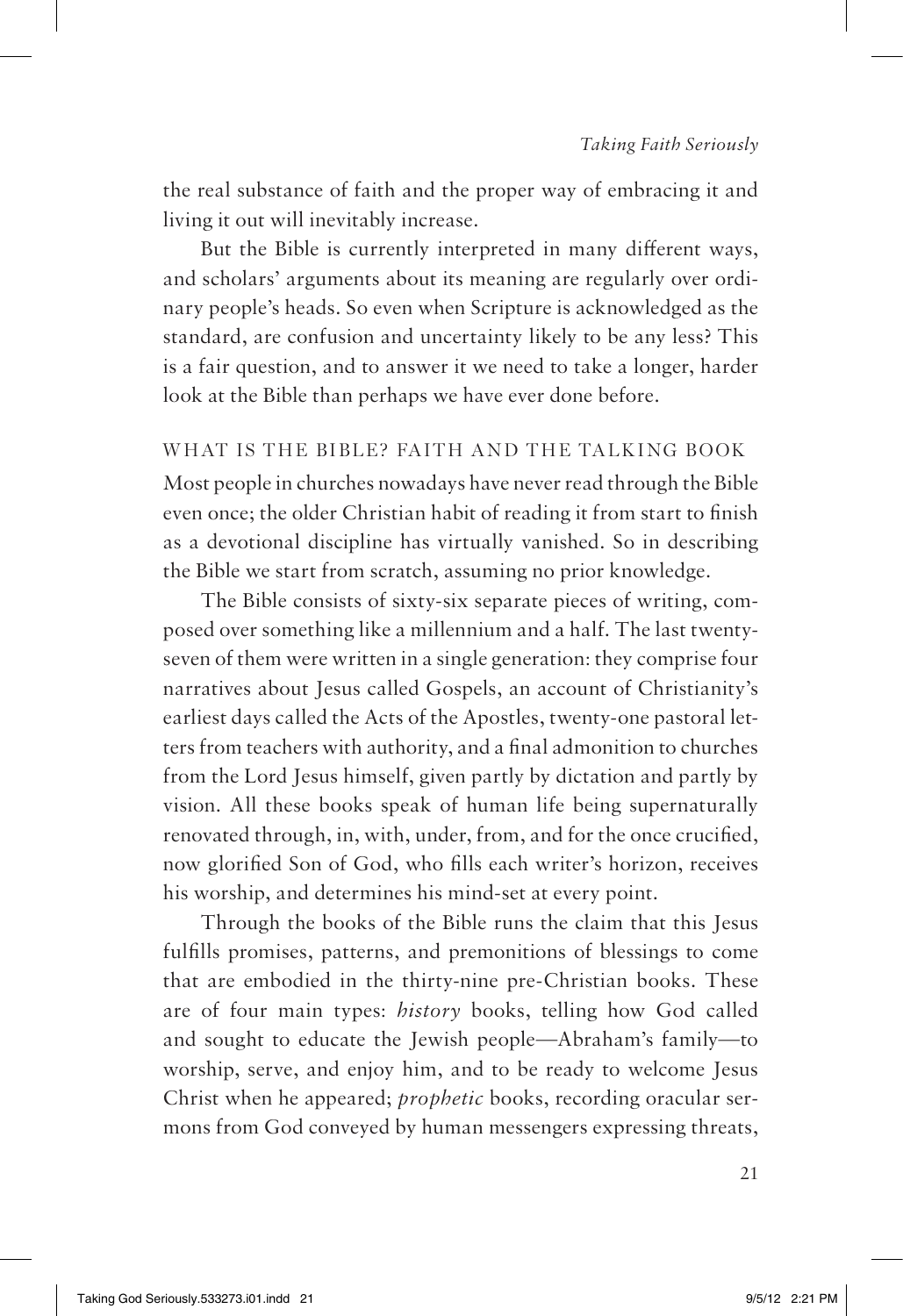hopes, and calls to faithfulness; *poetry* books, containing songs to and about God (Psalms) and celebrating love between a man and a woman (Song of Solomon); and *wisdom* books, which in response to God's revelation show how to praise, pray, live, love, and cope with whatever may happen.

Christians name these two collections the Old and New Testaments respectively. *Testament* means covenant commitment, and the Christian idea, learned from Paul, from the writer to the Hebrews, and from Jesus himself, is that God's covenant commitment to his own people has had two editions. The first edition extended from Abraham to Christ; it was marked throughout by temporary features and many limitations, not unlike a nonpermanent shanty built of wood on massive concrete foundations. The second edition extends from Christ's first coming to his return and is the grand full-scale edifice for which the foundations were originally laid. The writer to the Hebrews, following Jeremiah's prophecy, calls this second superstructure the new covenant and explains that through Christ, who is truly its heart, it provides a better priesthood, sacrifice, place of worship, range of promises, and hope for the future than were known under its predecessor. Christians see Christ as the true center of reference in both Testaments, the Old always looking and pointing forward to him and the New proclaiming his past coming, his present life and ministry in and from heaven, and his future destiny at his return; and they hold that this is the key to true biblical interpretation. Christians have maintained this since Christianity began.

Christians call the Bible the Word of God—"God's Word written," as Anglican Article 20 puts it—for two reasons. The first is its divine origin. Jesus and his apostles always treat Scripture as the utterance of God through the Holy Spirit, transmitted by the agency of men whose minds God moved in such a way that in all their composing they wrote just what he wanted as their contribution to the text and texture of the full Bible that he planned. The Bible's quality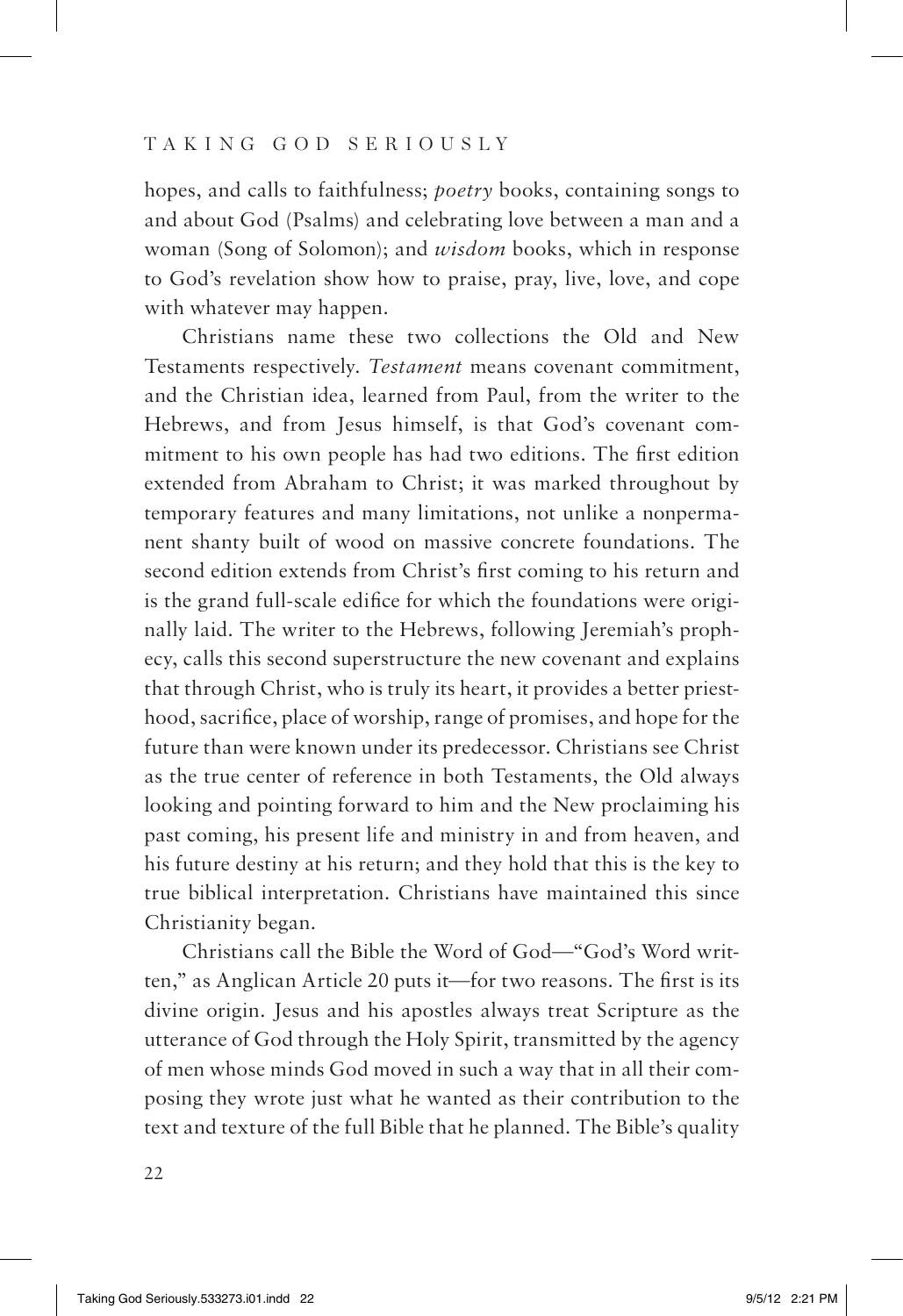of being thus completely shaped by God, so that it may and must always be read as God testifying to himself through the testimony to him of the human writers, is its *inspiration*. The second reason for calling the Bible God's Word is its divine ministry of revealing God's mind to us as the Holy Spirit gives understanding of what its text says, and thus makes us "wise for salvation through faith in Christ Jesus" (see 2 Tim. 3:14–17). This quality of thus communicating knowledge of God, of his grace, and of his Son, is the Bible's *instrumentality*. Your word is formally the utterance that proceeds from your mouth and substantially the expression and communication of your mind, and so it is with Scripture as the Word of God: formally, more than a million words strung together; substantially, God's inexhaustible, Christ-centered, salvation-oriented, self-revelation to us. The Bible is both God-given and God-giving, and as such it stands as the standard of Christian faith.

Christianity expresses the thought of Scripture as the standard by calling it the *canon*. This is a Greek word, meaning a measuring rod, and thus a rule. Some have wondered whether the sixtysix-book Protestant canon includes all it should, or contains items that should not be there, but uncertainty about this is unwarranted. There is no good reason for doubting (1) that our Old Testament canon was established in Palestine before Jesus was born, and (2) that the first churches were right to see documents authored and/ or approved by apostles as carrying God's authority and complementing the Old Testament, and (3) that they were also right to claim the Old Testament as Christian Scripture and to interpret it as foreshadowing Jesus Christ the Messiah, and the kingdom of God and the new life that came with him.

Nor is there any good reason to fear that the church made mistakes when in the second and third centuries, confronted with spurious gospels, epistles, and acts bearing apostolic names, it identified the genuine apostolic writings and dismissed the rest. Nor do there exist outside the canon any documents that for any reason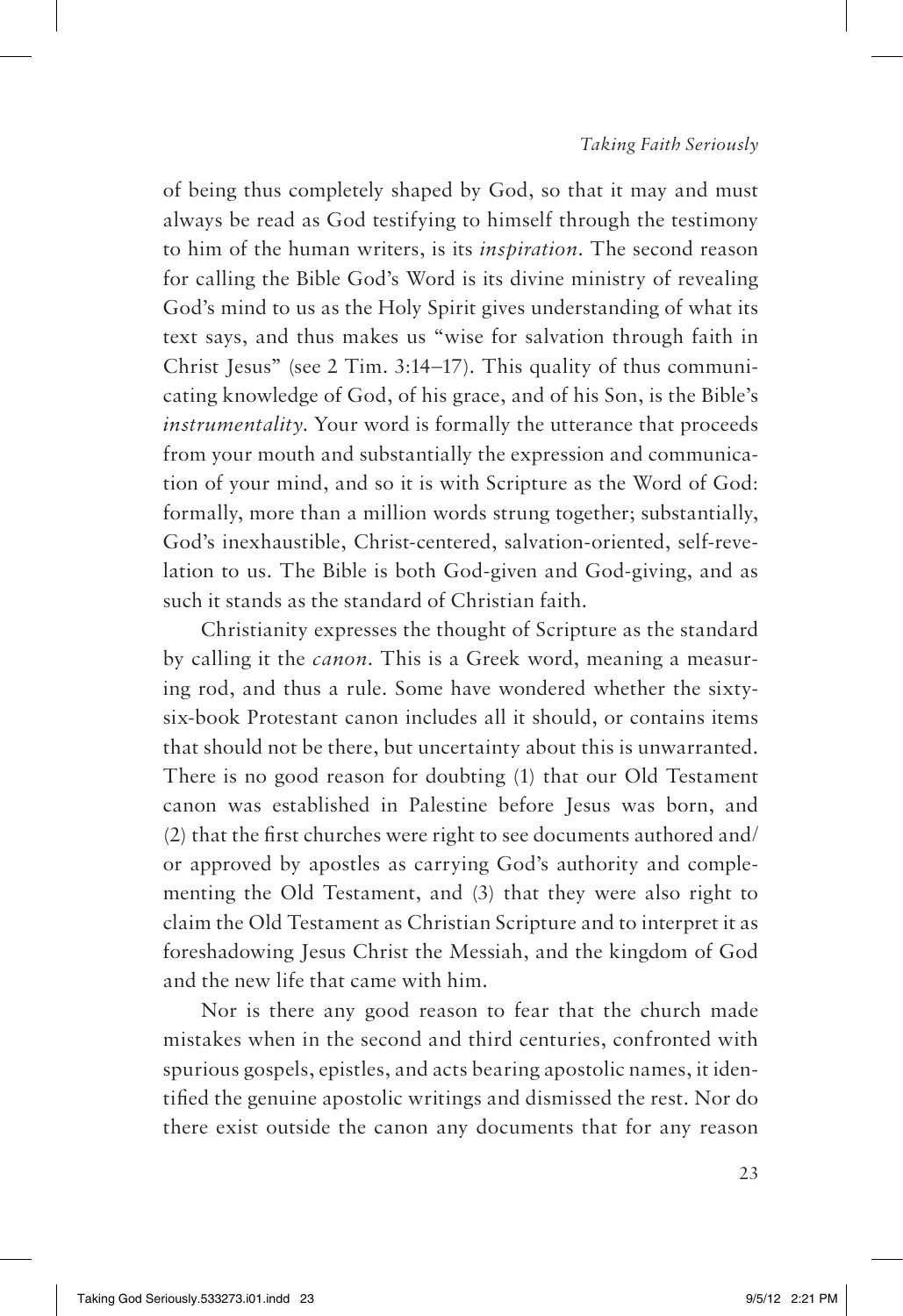seem to merit inclusion. At the Counter-Reformational Council of Trent the Roman Catholic Church defined into the canon the twelve-book pre-Christian Apocrypha that Jerome had found in the Greek version of the Old Testament (the Septuagint) and included in his Latin rendering (the Vulgate) in the fifth century; but since these books never belonged to the Hebrew Palestinian canon that Jesus knew, the council's decision must be judged a mistake. It is precisely the books listed in Anglican Article 6 and found in every printed Bible, neither more nor less, that together form the canonical Word of God.

All God's people agree that as God's Word, the Bible has authority—God's authority! What this means is not always clearly seen, but the mainstream understanding is as follows: Authority means the right, and so the claim, to control. Sometimes it operates by agreement, as when authority is given to political leaders, army officers, team captains, and policemen, but in this case it is intrinsic. God has authority because he is God, and we should bow to his authority because we are his creatures. What comes through to humble and open-hearted people as they read and study the Bible, or hear it read and taught, is awareness of God's reality as our almighty, morally perfect, and totally awesome Maker, plus the sense that he is telling us truth about relations between him and us, plus a realization that he is calling for, indeed commanding, faith in him and faithfulness to him, repentance and redirection, self-denial and obedience as the path to the life he wants us to taste here and enjoy hereafter. All of this centers constantly on words and deeds of Jesus, the church's living Lord and, as we have said, Scripture's point of reference, who is felt again and again to be stepping out of the book into our lives in order to take them over and change them. The Bible is thus experienced as a book that talks, speaking for itself by pointing us to the Father and the Son, who speak for themselves as they offer us forgiveness and acceptance and new life. The authority of Scripture is not just a matter of God putting our minds straight, but of God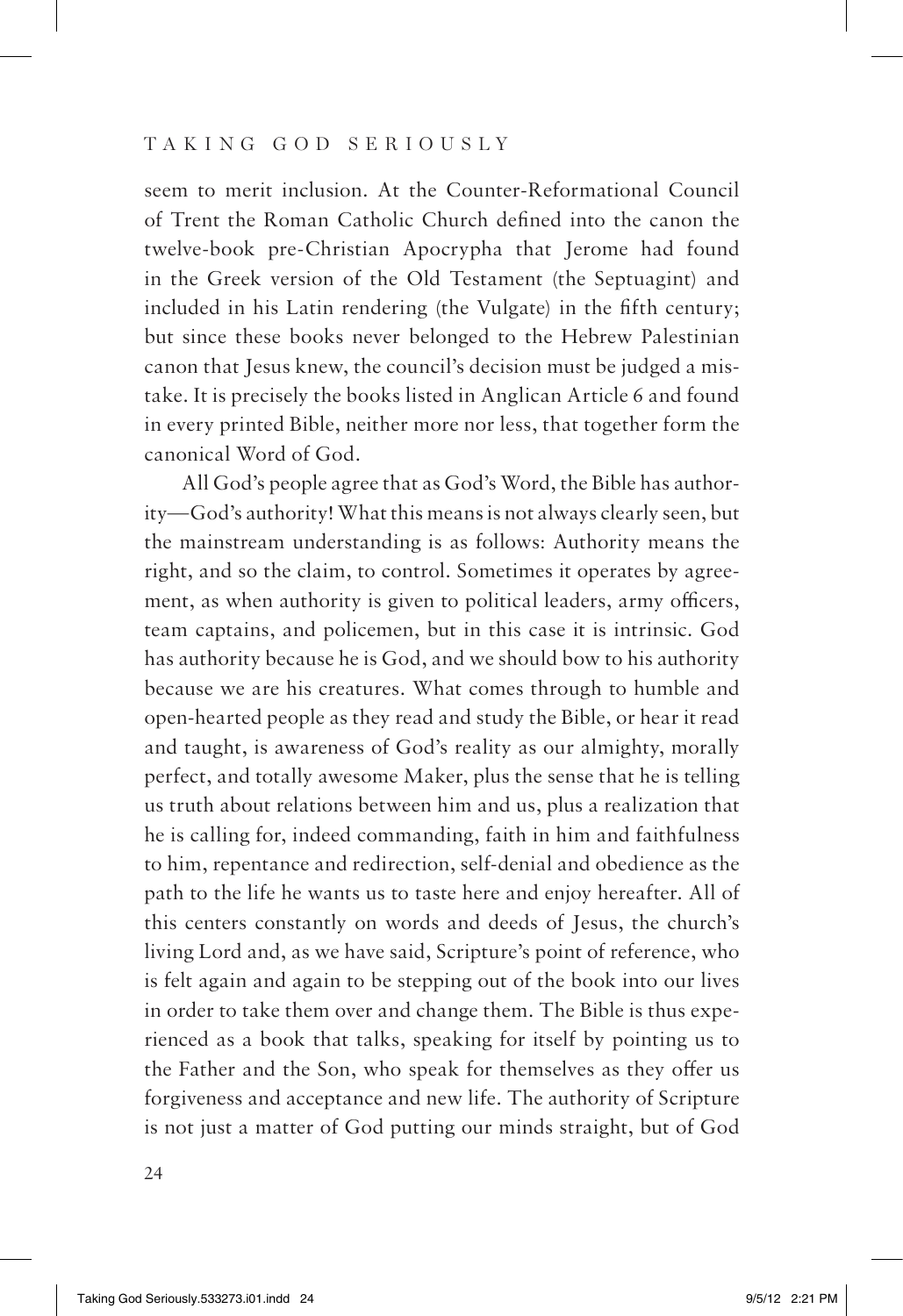capturing our hearts for fully committed discipleship to the Lord Jesus. So the Bible is to be approached with reverence, handled with care and prayer, and studied, not to satisfy curiosity in any of its forms, but to deepen responsive fellowship with God who made us, loves us, seeks us out, and offers us pardon, peace, and power for righteousness through Jesus Christ our Lord.

The modern world knows virtually nothing of this approach to Scripture. It is vital that the church recover it, follow it, and proclaim the need for it everywhere.

For two centuries now in Protestant communities the Bible, like so many more premodern things, has been under suspicion—in this case, of being factually false, spiritually wrong-headed, ethically irrelevant, and antihuman in its overall influence. Once, most Westerners knew something of what was in the "Good Book" to guide us in our lives; nowadays, however, very few know or care what the Bible teaches. Neither at home nor at school is the Bible taught, and it has to be said that church Sunday schools, though strong on favorite Bible stories, often fail to acquaint children with the Bible as a whole. Though the criticisms and doubts about Scripture have been compellingly countered over and over again, that does not change the secular mind-set of our culture or banish biblical illiteracy from our midst. Yet ignorance of the Bible remains tragic, for it virtually guarantees ignorance of God. To reestablish in people's minds the truth and wisdom of the biblical message, so that they see they need to know what is in the Bible in order to enjoy a positive relationship with God, is perhaps the church's most urgent task today.

#### WHO'S THERE? FAITH AND THE TRIUNE GOD

We saw that taking faith seriously means taking seriously the fact that Christianity has a given and abiding truth-content, and that therefore we must take the Bible seriously as the authoritative, selfrevealing Word of our authoritative God. From this it follows that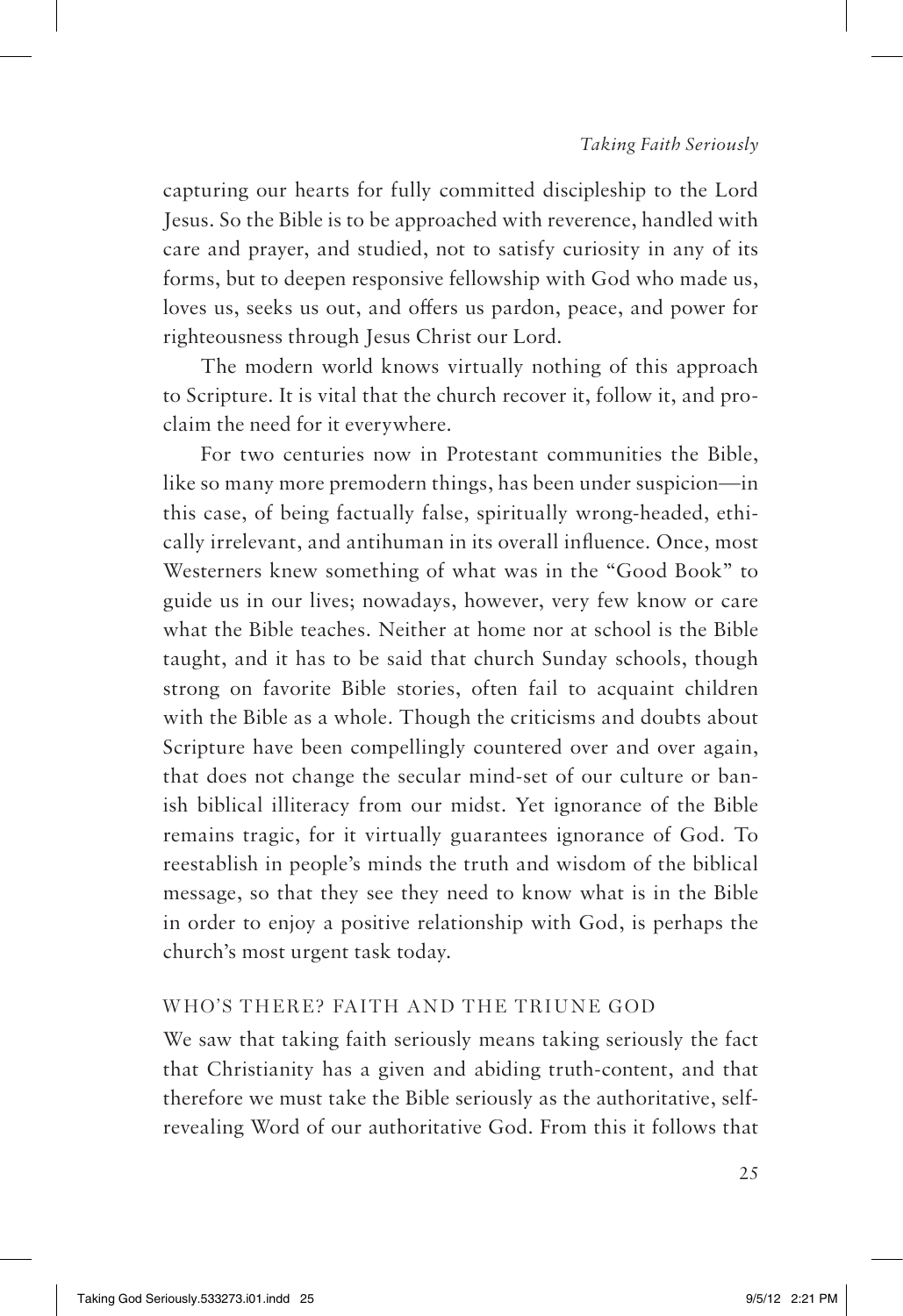we must take God seriously in the terms in which the Bible displays him. Now we must see what this involves.

A latter-day theological student, we are told, secured an *A* for answering the rather pompous exam question "What is the significance of Jesus Christ for our postmodern era?" in three words— "Whatever you wish." That catches exactly the way people today think and speak of God: the word *God* becomes a wax nose that can be shaped or, rather, twisted out of shape any way one fancies. But fancy is fantasy, and what we need to know is the truth about the God who is there, whom we must all meet on judgment day, and who meets us here and now when we allow the Bible to speak to us. Here is a thumbnail sketch of what the Bible tells us about him.

First, God is *holy*, different and standing apart from us, awesome and sometimes becoming fearsome to us. Holiness is a biblical technical term signifying the God-ness of God, the combined quality of being infinite and eternal; omnipotent, omnipresent, and omniscient; utterly pure and just; utterly faithful to his own purposes and promises; morally perfect in all his relationships; and marvelously merciful to persons meriting the opposite of mercy. God in his holiness is greatly to be praised and worshipped for both his greatness and his goodness at all times. Many of the psalms express this.

Second, God is *gracious. Grace* is a New Testament technical term meaning love to the unlovely and seemingly unlovable, love that is primarily not a passion evoked by something in the loved one, but a purpose of making the loved one great and glad: love that to this end gives, never mind the cost, and rescues those in need, never mind their unworthiness. The New Testament focuses throughout on a plan of grace whereby God has redeemed and is now fashioning for endless joy with himself a new humanity, whose members are drawn from a human race—our human race—that is at present ruined and lost.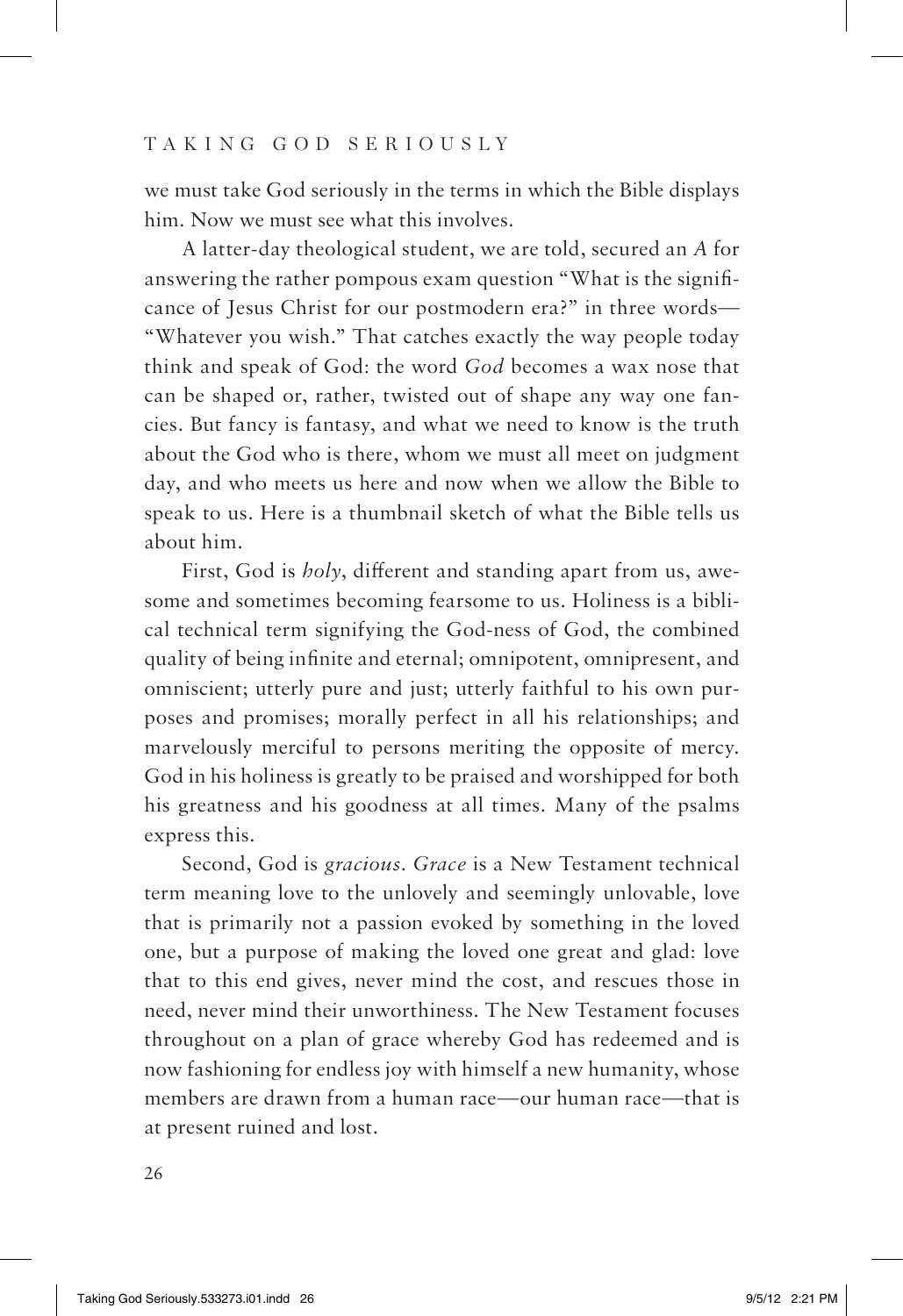Third, God is *triune*. *Trinity*, the church's word for expressing this internal three-in-oneness, or triunity, is a technical term coined to crystallize something that the Bible demonstrates. Both Testaments affirm that there is only one God, but the New Testament clearly shows us three divine persons acting as a team to carry through the work of grace that saves sinners and creates the church. The first is the Father, who planned everything, who sent his Son to take human nature and die on the cross in his people's place, thus releasing them from the judgment that faced them, and who now justifies (that is, pardons and accepts) them, adopting them as his family and heirs when they put faith in Jesus. The second is Jesus the Son, God incarnate, his Father's servant, our Mediator, who died for us, rose for us, reigns for us, and will return for us—the Savior and Lord whose devoted disciples we are called to be, and whom we shall be adoring forever. The third is the Holy Spirit, the executive, hands-on agent of the Father and the Son in creation, providence, and grace, who draws us to faith in Christ by making us see that we need him and calls us to come to him, who unites us to him as we receive him, who renews us constantly through Word and sacrament, prayer and fellowship, in our new life of discipleship to him, and who from within that life gives us glorious foretastes of heaven's happiness and joy. As the three persons are linked together as sources of blessing, so they are linked as the focus of praise, prayer, and benediction. The New Testament writers speak consistently on all of this.

What are we looking at? Not tritheism, a doctrine of three separate gods cooperating; that would in fact be a form of polytheism. Nor is it what has been called modalism, a doctrine of one person playing three separate roles, like the late Peter Sellers in *Dr. Strangelove*; that would in fact be a form of unitarianism. No; by inescapable implication it is a doctrine of the only God as a tripersonal Three-in-One—Trinitarianism in solution, you might say, throughout the New Testament, as sugar is in solution when you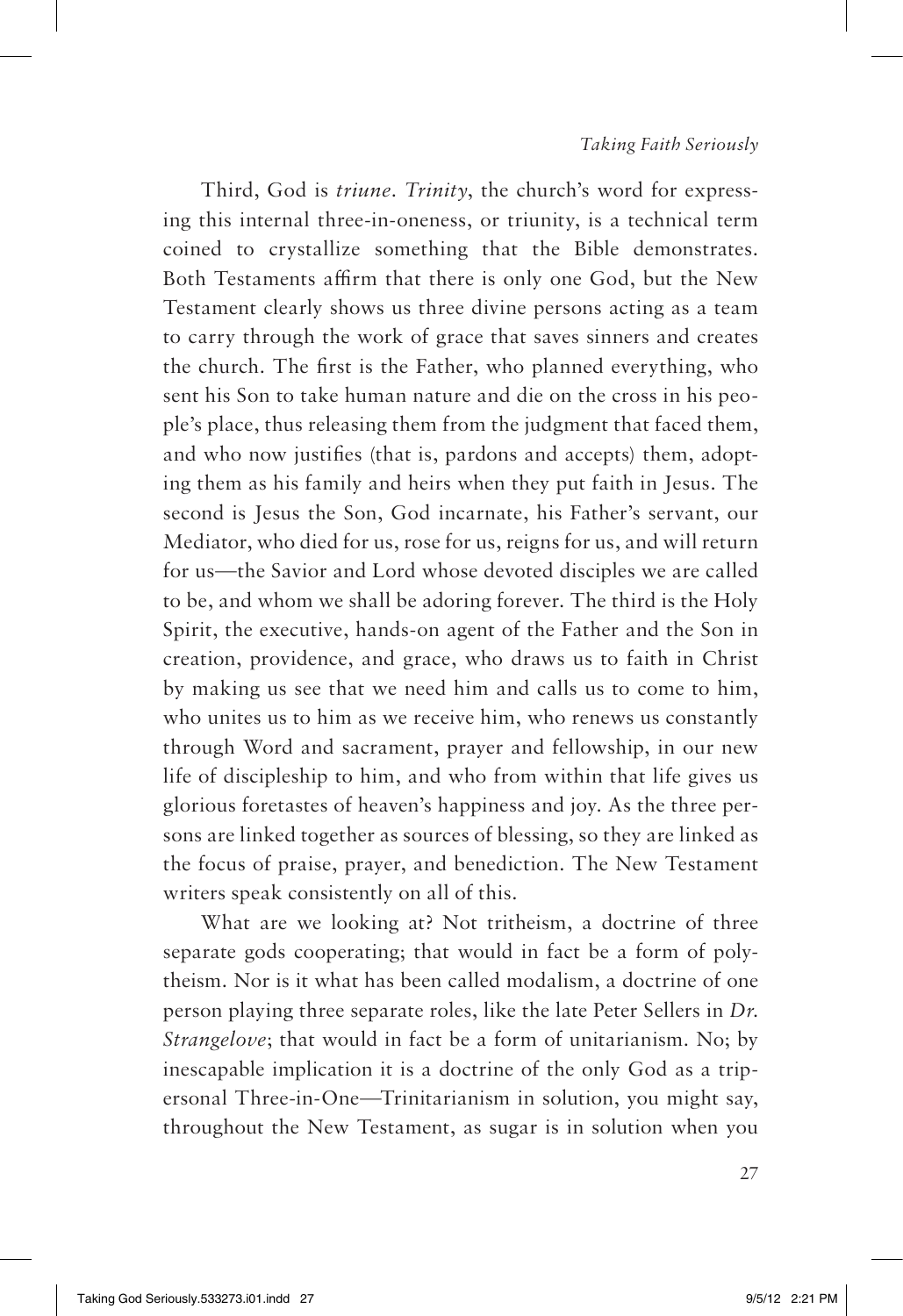have stirred it into your coffee. A reality beyond what our minds can grasp? Yes. (We are only creatures, after all; we should not be surprised to find there is more to our Maker than we can comprehend.) A certainty, evident from the mutual relations that the New Testament reveals between the persons in the divine team? Yes, again. A truth to be affirmed as something that is, even though we do not know how it can be? Exactly. So we settle for it as an authentic apostolic conception, enshrined in and safeguarded by the church's technical Trinitarian vocabulary, and we take care not to lose sight of this truth as we move ahead.

Fourth, God *states ideals for, and sets limits to, human behavior.* His moral law is found in the Ten Commandments and backup Mosaic material, in the Prophets, in Jesus's Sermon on the Mount and other teachings, and in the ethical sections of the New Testament letters. Law in Hebrew is *torah*, a word primarily implying not public legislation but family instruction, given with parental authority, goodwill, and concern for the family's well-being. It is vital to realize that God's law, expressing as it does his holy will and reflecting his holy nature, fits and fulfills humanity as created; it is the Maker's handbook, we might say, for human happiness, and disregard of it not only displeases God but also damages ourselves. God has made us and redeemed us so that we might bear his image, which includes, along with rational and responsible wisdom, moral perfection that matches his own. "You shall be holy," he says, "for I am holy" (1 Pet. 1:15–16, citing Lev. 11:44). This means love and worship with obedience Godward, and love and service with wisdom manward. Pleasing God must always be our goal, and lawless disregard of him, of our fellow-humans, and of the behavioral standards that have been set is always sin, needing repentance if it is to be forgiven. All sin is categorically off limits; doing evil even in a good cause cannot please God. The Bible delineates many behavior patterns that God sees as bad and explicitly forbids.

One restrictive maxim spelled out in both Testaments is that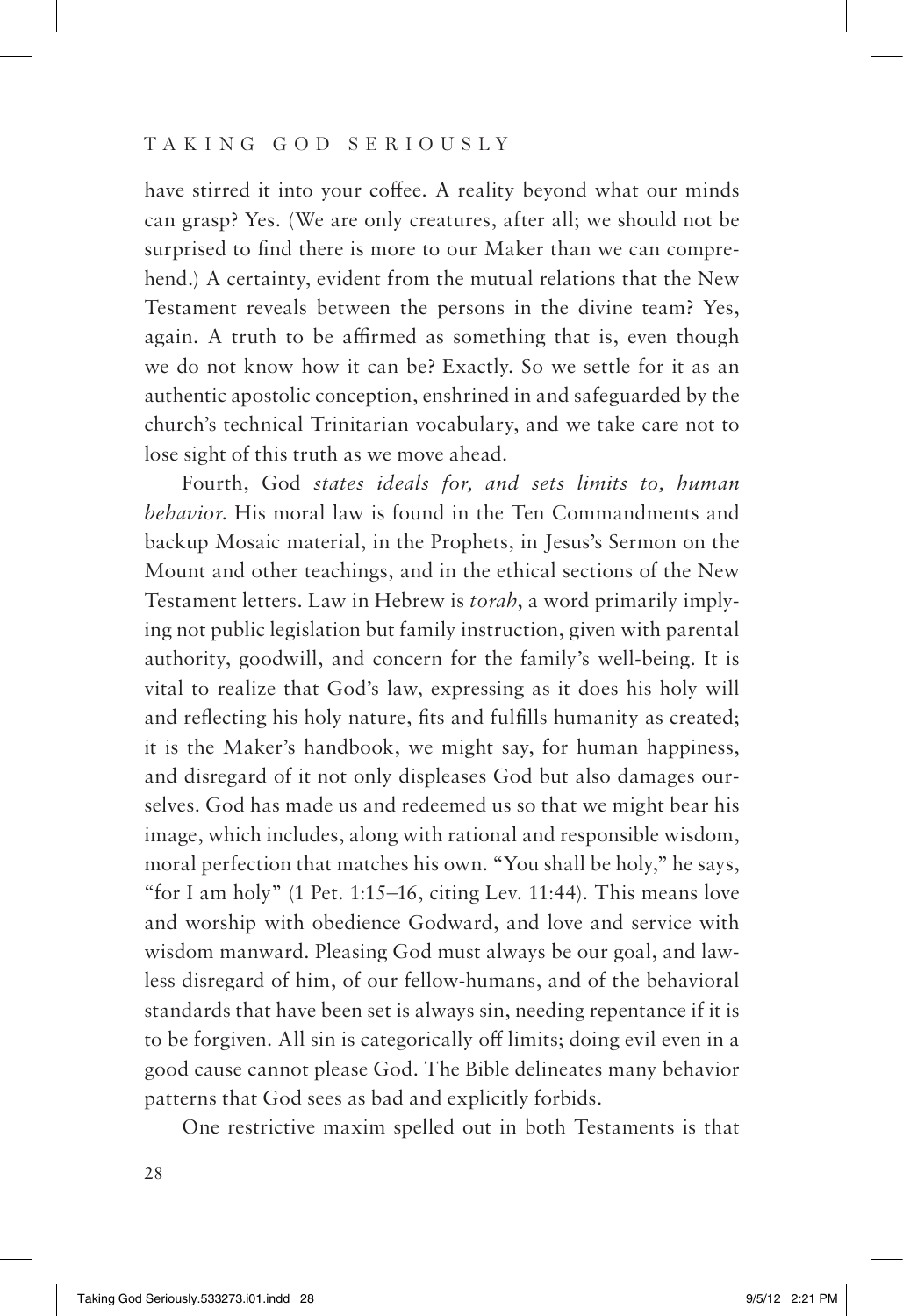the only right place for gratifying our sexual drive, huge and hungry as it may be, is within monogamous marriage, where mutual sexual pleasure is designed to further both pair bonding and procreation. Homosexual acts are explicitly ruled out. Desires for such acts, like other desires to commit sin, must therefore be resisted in God's strength as strongly as possible. Let it be said that all Christians have lifelong battles with similarly unruly desires in some form, although few such desires are hailed as good and glamorized in the way that homosexual urgings are in today's Western societies, and even in some pockets of today's Anglican and other churches. Certainly, saying no to any mode of inappropriate sexual activity may feel for the moment, to use Jesus's image, like cutting off a hand or a foot, or gouging out an eye—negating, that is, some part of yourself that you feel you cannot live well without. But the way of holiness requires of all of us resolute resistance to a wide range of temptations at point after point in our pilgrimage, and such resistance gives us in the short term something of this same feeling. C. S. Lewis pictures this by his image, in *The Great Divorce*, of the man with the lizard of lust on his shoulder, endlessly whispering to him that without the lust his life will not be worth living. But letting God have his way with the lizard sets the man unimaginably free. The spiritual battles that homosexuals face are thus not unique to them. We all know how sinful desire will masquerade as a special case for which an exception to a general rule may warrantably be made, just as we know all too well the sense of guilt that weighs us down after we have indulged some craving in a way that in our heart we know was wrong. Pastoral care of homosexuals, as of the rest of us, involves strengthening everyone's power to recognize and resist whatever besetting sins they have.

Such, then, is the God of the Bible, the unchanging God who is always there whatever styles or shifts may mark the culture that surrounds the church. This is the God with whom we all have to deal. In an era like ours, in which Western culture is being constantly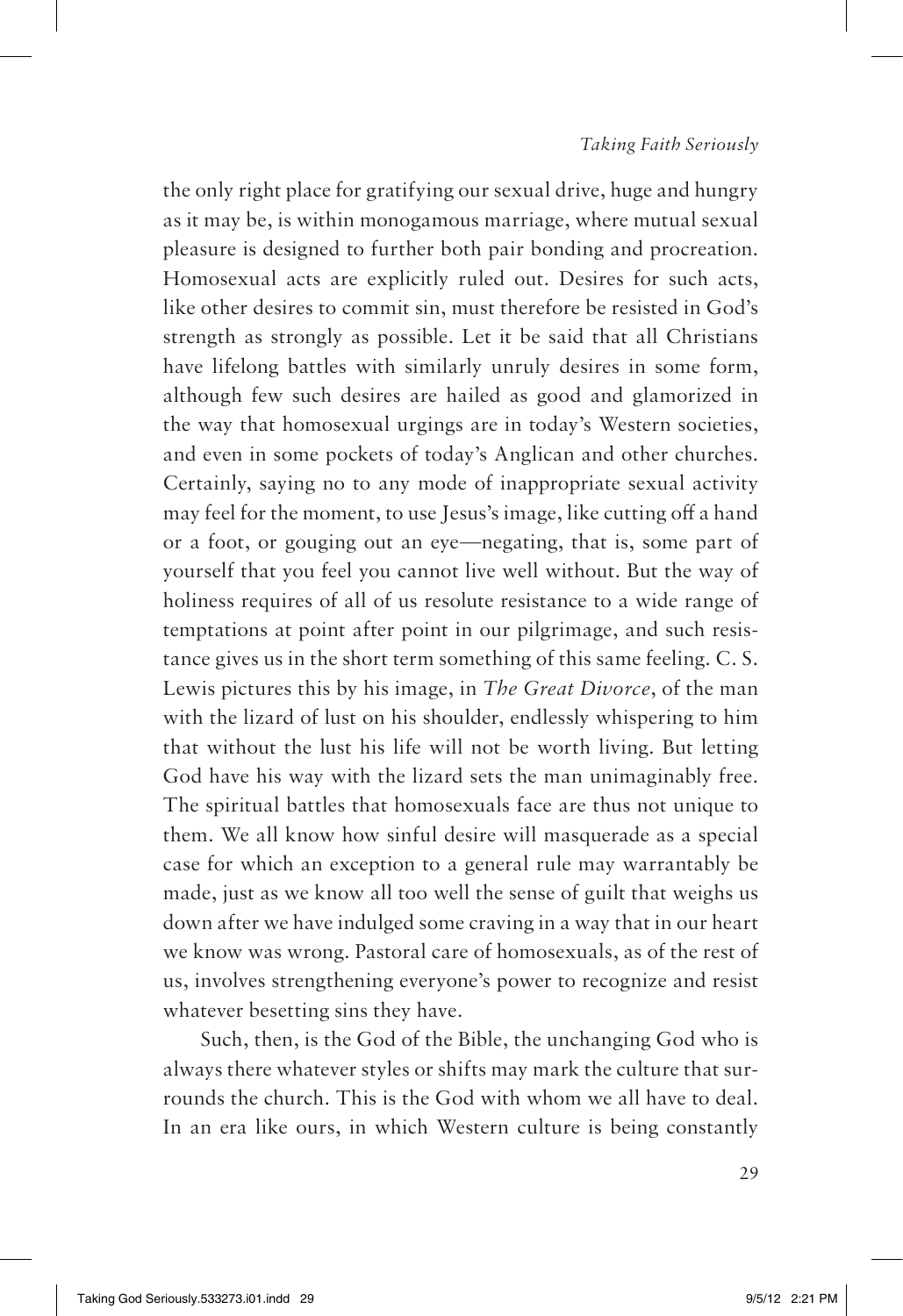reshaped by the rapid mutations of post-Christianity, that must be highlighted and insisted on in our faith and witness. God is the same, Jesus Christ is the same, and essential Christianity is the same as they were in the first century, when the pagan world was turned upside down by the witness of the apostles.

#### WHAT WENT WRONG? FAITH AND THE MELTDOWN OF BIBLICAL TRUTH

When reason insists on ruling—that is, making original decisions of its own—in the realm of faith, where, as we have seen, God's truth should be received on God's authority via God's authoritative written Word, the results are bleak indeed. In comes relativism, the abolishing of all absolute standards for belief and behavior; in comes skepticism about all long-standing beliefs, as if their age automatically destroys their credibility; in comes pluralism, the confused condition in which we accept incompatibles side by side without full commitment to any of them; in comes agnosticism, the don't-know, can't-be-sure, who-am-I-to-say?, I-give-up, don't-bug-me state of mind. Each of these *isms* is familiar among us today, they creep into churches as well as going on parade outside them, and the church of Christ is sadly enfeebled in consequence.

The process of decline that produced this state of affairs, in which most of Western Protestantism has in fact shared, had two stages. First, from the mid-nineteenth century on, biblical criticism, evolutionary dogma, socialist utopianism, and scientific pragmatism have called into question many aspects of biblical teaching and Christian supernaturalism, so that the whole message about Christ, salvation, and the church has become blurred, and the doctrinal definiteness that has marked the Christian tradition is felt increasingly to be unwarranted and unconvincing. Then, second, since the middle of the twentieth century some teachers have recast biblical narratives to which they denied factual status (miracle stories, including Jesus's virgin birth, bodily resurrection, and ascension to heaven, in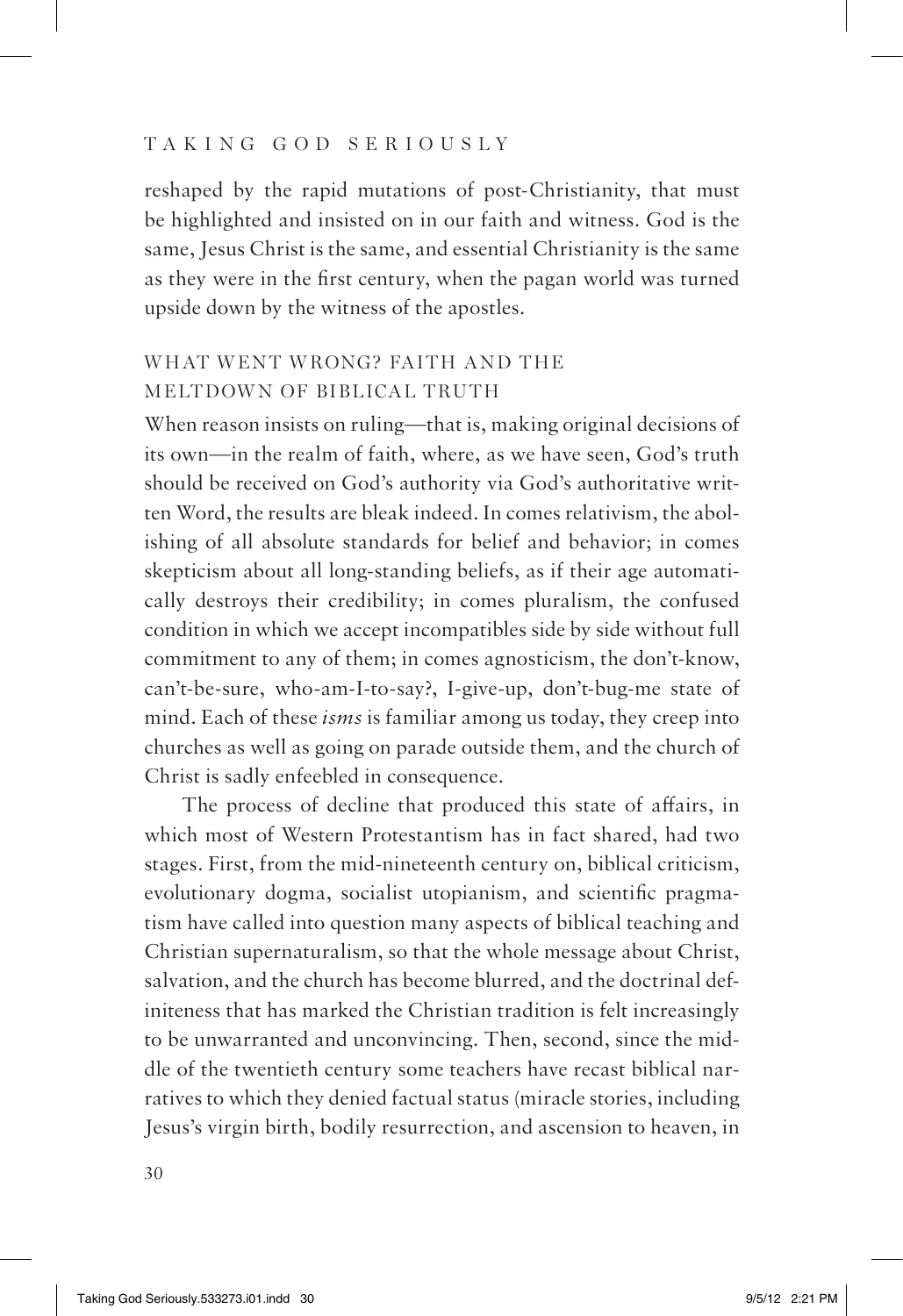#### *Taking Faith Seriously*

the first instance) as symbolizing aspects of the inner experience of the church and the Christian; they have read biblical law codes as directing us to follow the best existing notions of secular justice; and they have spread the idea that loose spiritualizing in this way is the only proper method of biblical interpretation. The effect, as anyone can see, is to turn Christianity into a historically continuous churchbased mysticism of transcendental God-feelings and attitudes of benevolence, none of which depends on any space-time events, and all of which, it seems, might cheerfully continue into the future even if it could be shown that Jesus Christ had never lived and that the gospel of salvation from sin is a mere mirage.

Much of the church today, including the Anglican Church of Canada and the Episcopal Church in the United States, has two religions in its womb—or shall we say in its theological colleges, in the minds and hearts of its clergy, in its publications, and in the mentality of its members. There is the historic faith, which this little book tries to identify, and there is the alternative Christianity that we have just described. The former is spelled out, for example, in the historic Book of Common Prayer and was given constitutional status in Canada by the Solemn Declaration of 1893; the fingerprints of the latter, sanitized somewhat, can be found in the Canadian Book of Alternative Services and the American prayer book of 1979. One recalls Elijah's call for clearheaded choice at Mount Carmel: "How long will you go limping [some translations, "hobbling"] between two different opinions? If the LORD is God, follow him; but if Baal, then follow him" (1 Kings 18:21).

A robust return to the older wisdom about faith's true object is urgently needed if the Anglican Church in particular is ever to impact the surrounding culture again. The same must be said of other churches with Reformation roots, both sides of the border, and elsewhere. All in these communities who take faith seriously should unite to work for this return.